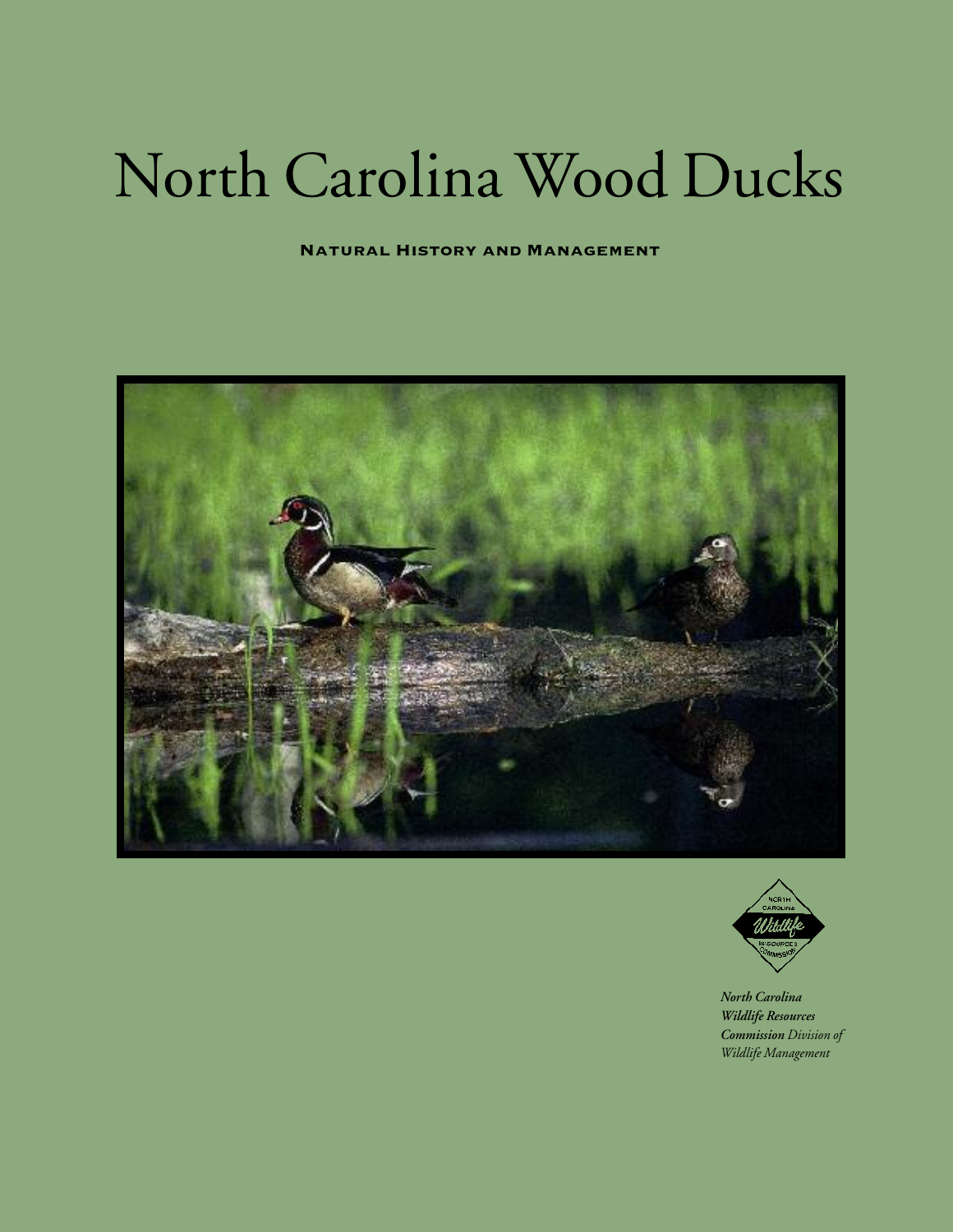## North Carolina Wood Ducks

#### **Natural History and Management**



N.C. WILDLIFE RESOURCES COMMISS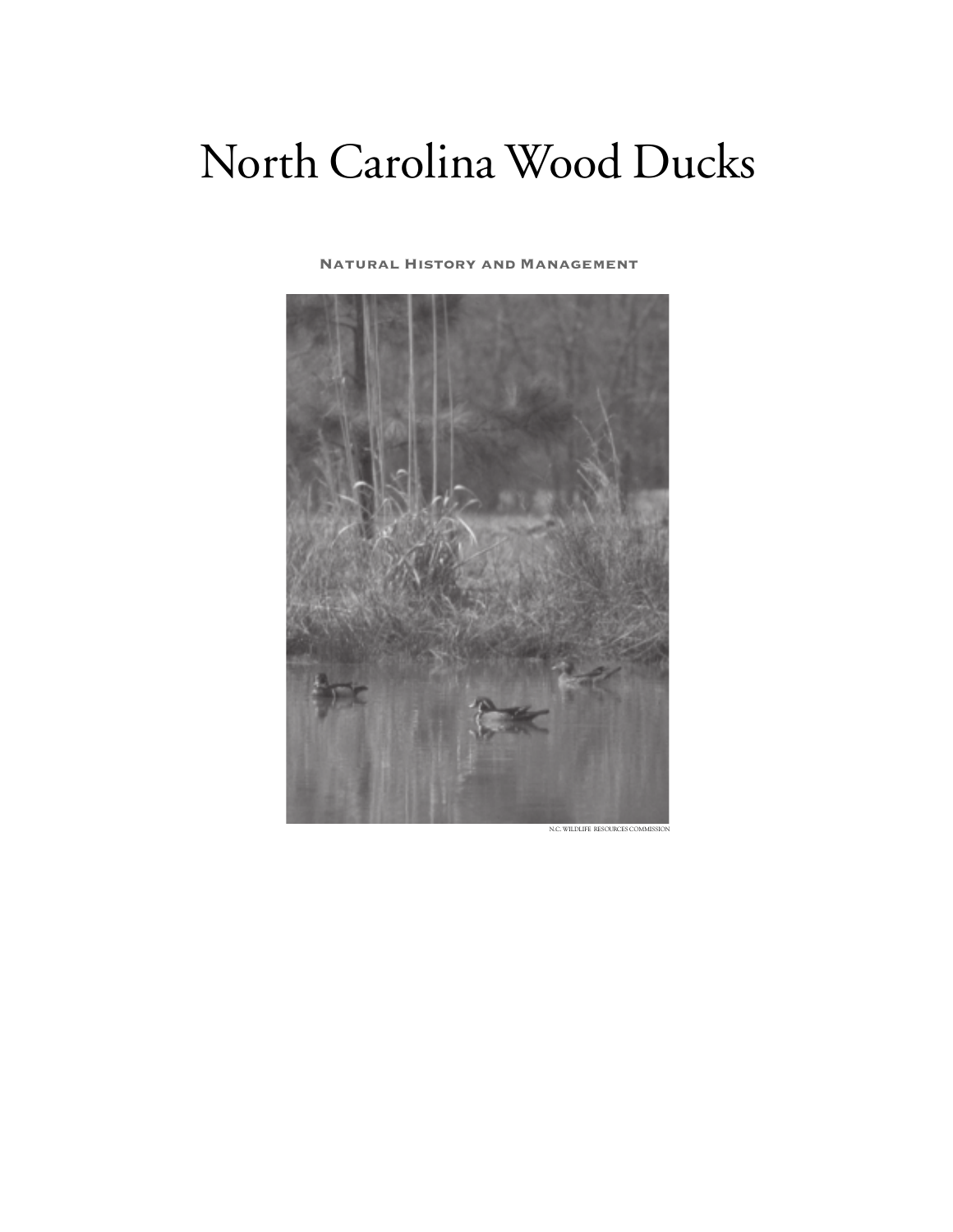By the late 1800s, wood duck populations were on the verge of extinction. Causes for decline included market hunting for meat and plumage, extremely long hunting seasons and a lack of protective laws. Habitat loss through swamp drainage, extensive timber cutting of bottomland hardwoods and the extirpation of the beaver over much of its range also played a major role in the near demise of the wood duck. With the passage, however, of the Migratory Bird Treaty Act of 1918, authority to regulate hunting seasons was given to the governments of the United States and Canada. An immediate closed season for wood ducks that lasted until 1941 and regulated hunting thereafter has helped the wood duck rebound to become one of the most important game ducks today.

#### **CLASSIFICATION**

The scientific name of the wood duck is *Aix sponsa*. It is a member of the Class—Aves, Order— Anseriformes, Family—Anatidae. It is a member of the Tribe Cairinini, being its only member native to North America. The wood duck is most closely related to the brilliantly colored mandarin duck of the Orient. The wood duck is similar to other dabbling ducks (such as the mallard and pintail) that can spring or jump directly from the water when taking flight. The wood duck, "woodie" for short, is known by several other common names including summer duck and Carolina duck.

#### **DESCRIPTION**

The wood duck is widely considered as the most beautiful duck in North America. The drake (male) is characterized by its iridescent green and purple crested head, prominent white chin bars, burgundy chest, and bronze sides with fine black vermiculations (wavy markings). The hen (female) is also attractively marked when compared to other dabbling duck hens and is distinguished by a prominent white eye ring. When in eclipse or nonbreeding plumage, both males and females become more mottled brown and generally less descript. Juveniles are similar in appearance to adults in eclipse plumage.

Weighing about 1.5 pounds and approximately 20 inches in length, wood ducks are of average size when compared to other dabbling ducks. Female woodies, distinctly recognized by their loud "wee-e-e-e-k, wee-e-e-e-k" call, are aptly nicknamed "squealers." The male call is a soft "twee, twee" and is rarely heard.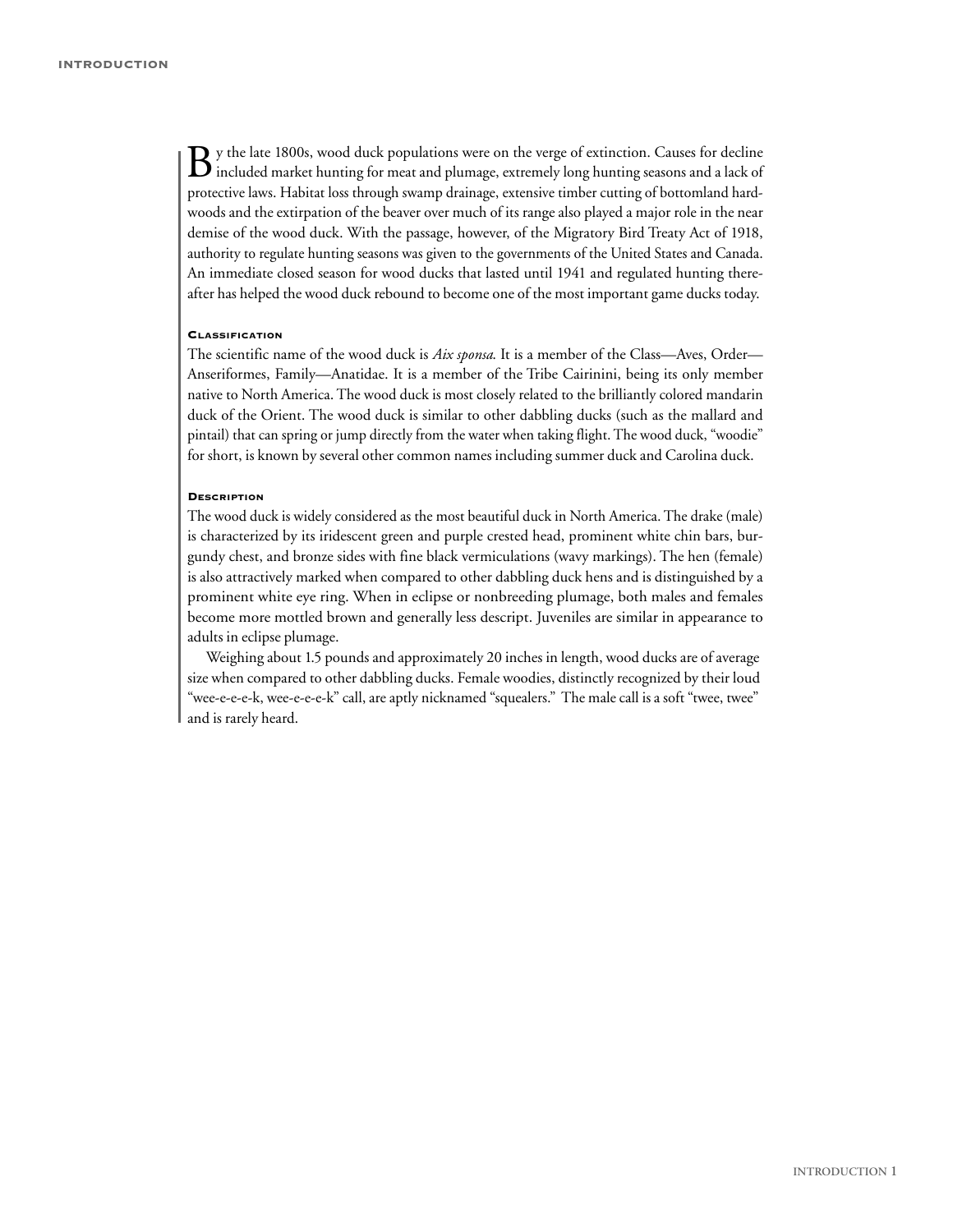The breeding range includes the eastern half of the United States and the states along the Pacific coast as well as the southern portions of several Canadian provinces (Figure 1). Isolated populations have been introduced in several Rocky Mountain and Plains states.The wood duck is the most abundant duck species nesting east of the Mississippi River. The wintering range of wood ducks occurs primarily in the southeast and Gulf Coast states. Wood ducks breeding in the western area winter predominantly in California.

Wood ducks breed in all physiographic regions and counties in North Carolina. In winter they may be found throughout the state; however, the largest numbers occur in the Piedmont and Coastal regions.



#### **FIGURE 1**

*Breeding range and concentrated winter range of the wood duck*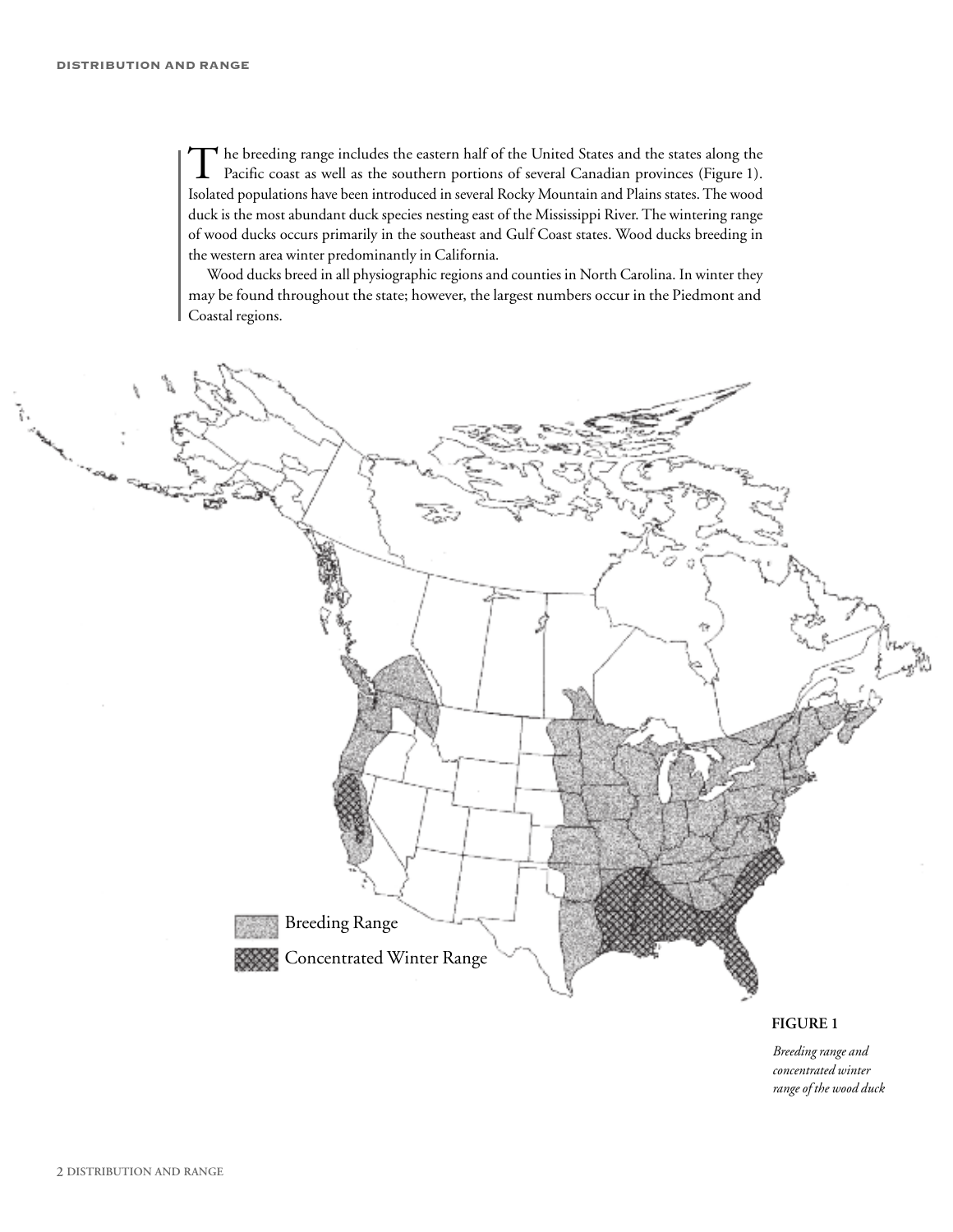$\bm{V}$ ood ducks require forested wetland habitat for food and cover. In North Carolina this type of area may be associated with beaver ponds, swamps, mountain bogs, farm ponds, small streams, managed impoundments, and backwater sloughs and oxbows of large rivers and reservoirs. Marshes are less used due primarily to a lack of nesting cavities. Beaver ponds provide excellent nesting, feeding and brood-rearing areas for wood ducks. In spite of losses of bottomland hardwoods through timber cutting, wood duck numbers in North Carolina have remained stable or increased in part as a result of the range expansion of beavers.



*Beaver ponds are found throughout North Carolina and provide many of the wood duck's habitat requirements.*

#### **NESTING SITES**

Wood ducks are cavity-nesting birds: They depend on large, mature trees for the availability of natural cavities. Wood ducks will also readily use artificial nest boxes as nesting sites. Preferred natural cavities have an entrance size of approximately 4 inches x 3 inches and a depth of 24 inches. Cavities must have well-drained floors. Wood ducks will nest over water or land and normally select sites from 6 to 55 feet high.

Many different tree species provide natural cavities. Several important species that provide nesting cavities in North Carolina as well as other southern states include the following: sycamore, American beech, elm, red maple, tupelo, sweet gum and bald cypress. Studies have reported a range of 0.3 to 14.0 suitable nesting cavities per acre in forest stands, and the density of natural cavities is generally lower in the southern states. Thus, the lack of suitable nesting cavities is a primary factor in limiting wood duck populations over much of its range.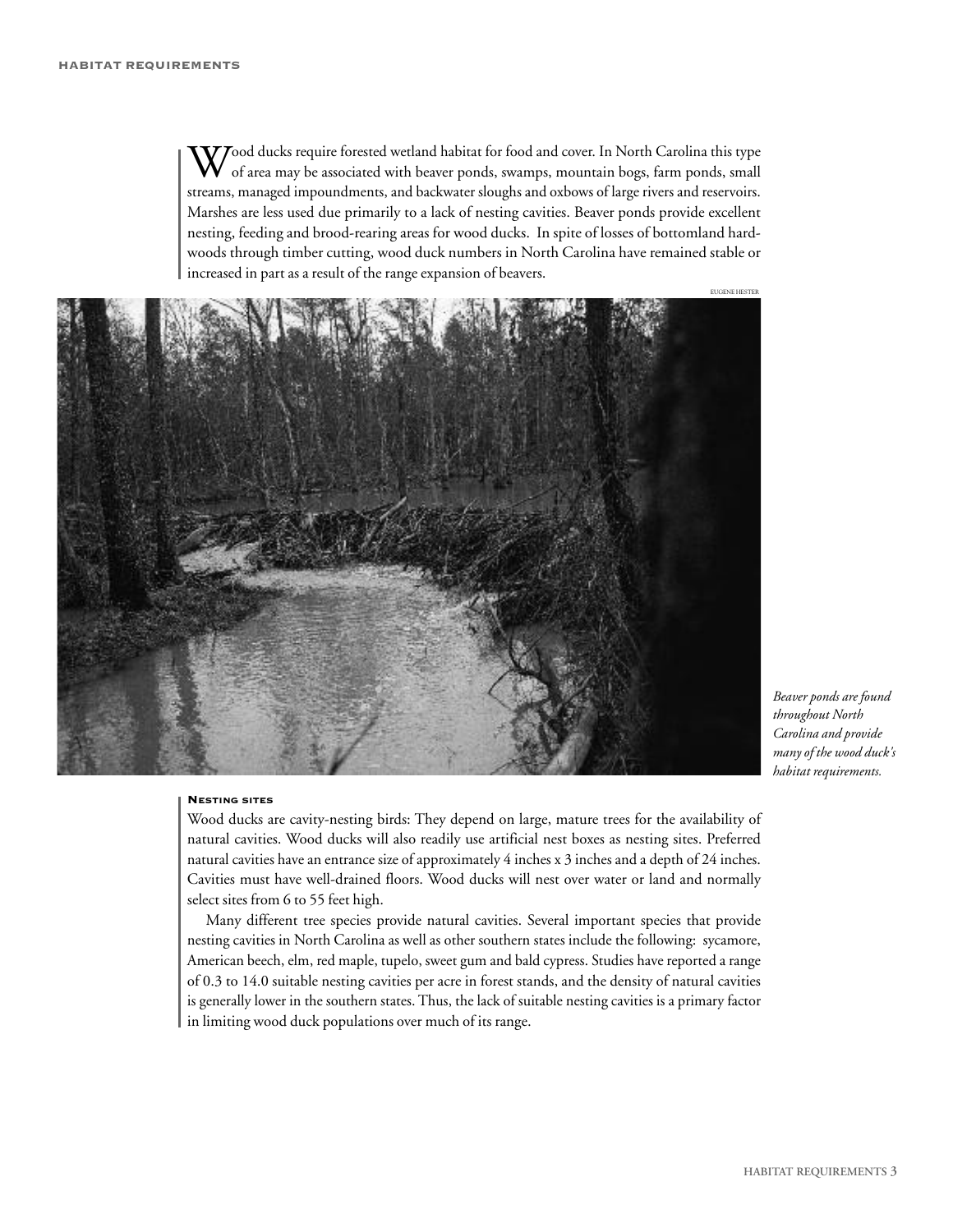

*Mature hardwood trees provide cavities needed by wood ducks for nesting. Preferred cavities have a small entrance hole and a depth of 15 to 25 inches.*

#### **WATER**

N.C. WILDLIFE RESOURCES COMMISSION

Wood ducks are attracted to areas of shallow water for feeding. Water depths of 3 inches to 3 feet are optimal, although deeper water is sometimes necessary to provide openings free of tree and shrub cover. Preferred brood rearing areas have still or slow-moving water and are sheltered from the wind. Water should be present two to three weeks prior to nesting through the brood-rearing period (February - July). Nest sites, however, do not have to be located near water. Some wood ducks will commonly nest 0.5 miles or more from water. Broods, however, encounter a higher rate of predation when attempting to reach water after hatching.

#### **COVER**

Adequate cover is an important ingredient in determining quality wood duck habitat. Because of their secretive nature, cover is important in allowing wood ducks to feel secure in their surroundings. Vegetation overhanging the edges of streams, ponds and lakes is vital in providing concealment and escape cover for wood ducks and young broods. Ratios of cover to open water have been suggested as 50:50 for breeding habitat and 75:25 for brood-rearing areas. Vegetation providing good cover includes cypress, tupelo, alder, willow, buttonbush, water primrose, arrowhead, spatterdock and smartweed.

#### **FOOD**

Wood ducks are opportunistic feeders that consume a wide variety of food items (Table 1). Wood ducks feed on seeds, fruits and tubers of many trees, shrubs, and aquatic forbs and grasses. Acorns, however, are the preferred food, especially during the fall and winter. Their varied diet and ability to exploit locally abundant food sources are primary reasons for the wood duck's ability to adapt to many different habitat types.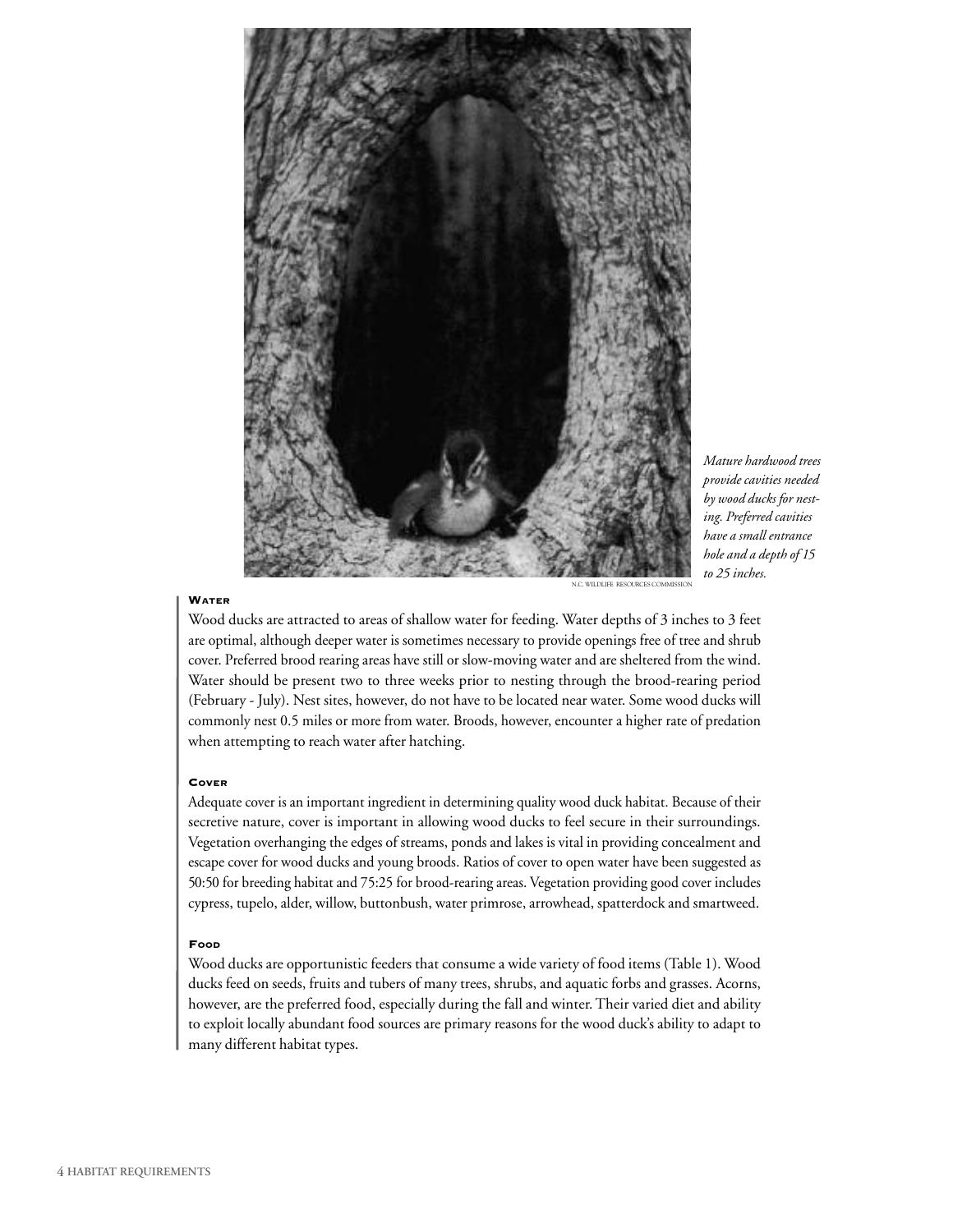Throughout the year, adult males consume approximately 65 percent plant foods and 35 percent animal foods (such as aquatic and terrestrial insects, snails and crayfish). Females have similar food habits to males in the fall, but their intake of animal foods increases to nearly 80 percent in the spring due to their high protein demand during the egg-laying period. Protein demands for young ducklings are also very high, as they will consume up to 85 percent animal foods to about 6 weeks of age.

| <b>TREES</b>        | <b>FORBS AND GRASSES</b> |  |
|---------------------|--------------------------|--|
| (FRUITS & SEEDS)    | (SEEDS & PLANT MATERIAL) |  |
|                     |                          |  |
| Oak                 | Arrrowhead - duck potato |  |
| Hornbeam            | Burreed                  |  |
| Wild grape          | Watermeal                |  |
| <b>Bald</b> cypress | Duckweed                 |  |
| Tupelo gum          | Pondweeds                |  |
| Hazelnut            | Sedges                   |  |
| Beech               | Smartweeds               |  |
| Maple               | Arrow arum - wampee corn |  |
| Elm                 | Waste corn               |  |
|                     | Pickerelweed             |  |
|                     | Water primrose           |  |
|                     | Barnyard grass           |  |
|                     | Spatterdock              |  |

#### **TABLE 1**

*Common plant food items for wood ducks in North Carolina.*



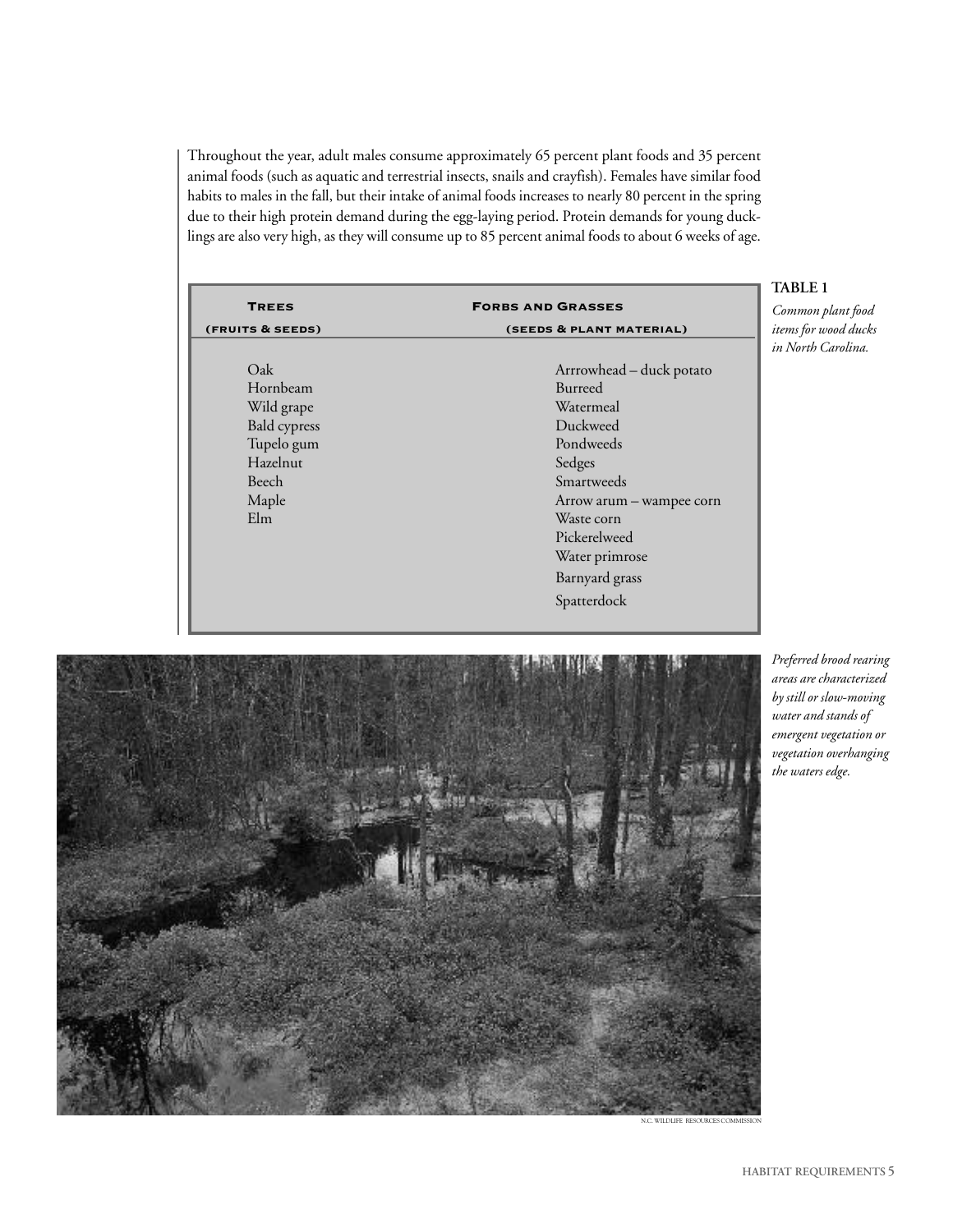#### **NESTING**

air formation begins as early as late October and continues through the fall and winter. Pair formations are usually complete by late February. Nesting begins as both drake and hen begin to search for nest sites. Early in the morning, the drake follows the hen as she flies to various cavities, inspecting each to determine if it is acceptable. Unless the hen returns to the cavity occupied the previous year, she may search for several days before finding a suitable one. Wood ducks will renest if original nests are destroyed by predators, and some may successfully hatch two broods in one nesting season.

The eggs are dull white and are normally laid at the rate of one per day. The first eggs are covered by litter found in the nest cavity or nest box. After laying the sixth or seventh egg, the hen adds small amounts of down with larger amounts added when her clutch nears completion. Normal clutch size ranges from 10 to 15 eggs and averages around 12 eggs. Dump nests, usually with greater than 15 eggs, occur when more than one female contributes eggs to a single nest. A dump nest observed in eastern North Carolina contained 51 eggs. Dump nests are thought to occur when nesting density is high, sometimes a problem when many nest boxes are placed too close together.



*The normal clutch size for wood ducks ranges from 10 to 15 eggs. Large amounts of down are added as the clutch nears completion.*

Incubation begins when thelastegg is laid and ranges from 28 to 37 days with an average of 30 days. During this period, the hen generally leaves the nest twice each day: once in the morning and once late in the afternoon for about an hour each time. To keep the eggs warm, she will cover them with a layer of down before leaving. She will spend less time away during cold weather and late in incubation.The male plays no part in incubation.

The hatching process starts at about 28 days when the young begin pipping and calling from within their shells. After about two days, most of the young have emerged. Wood ducks are precocial and thus are able to leave the nest immediately. Depending upon when the clutch is finished hatching, the hen and brood will leave the nest the next day or the day after. When leaving the nest, the hen positions herself under the cavity or nest box and softly calls to the young. The young peep back, climb from the nest and then fall to the ground or water. Even when falling from long distances, the young land uninjured and immediately follow the hen to the nearest cover.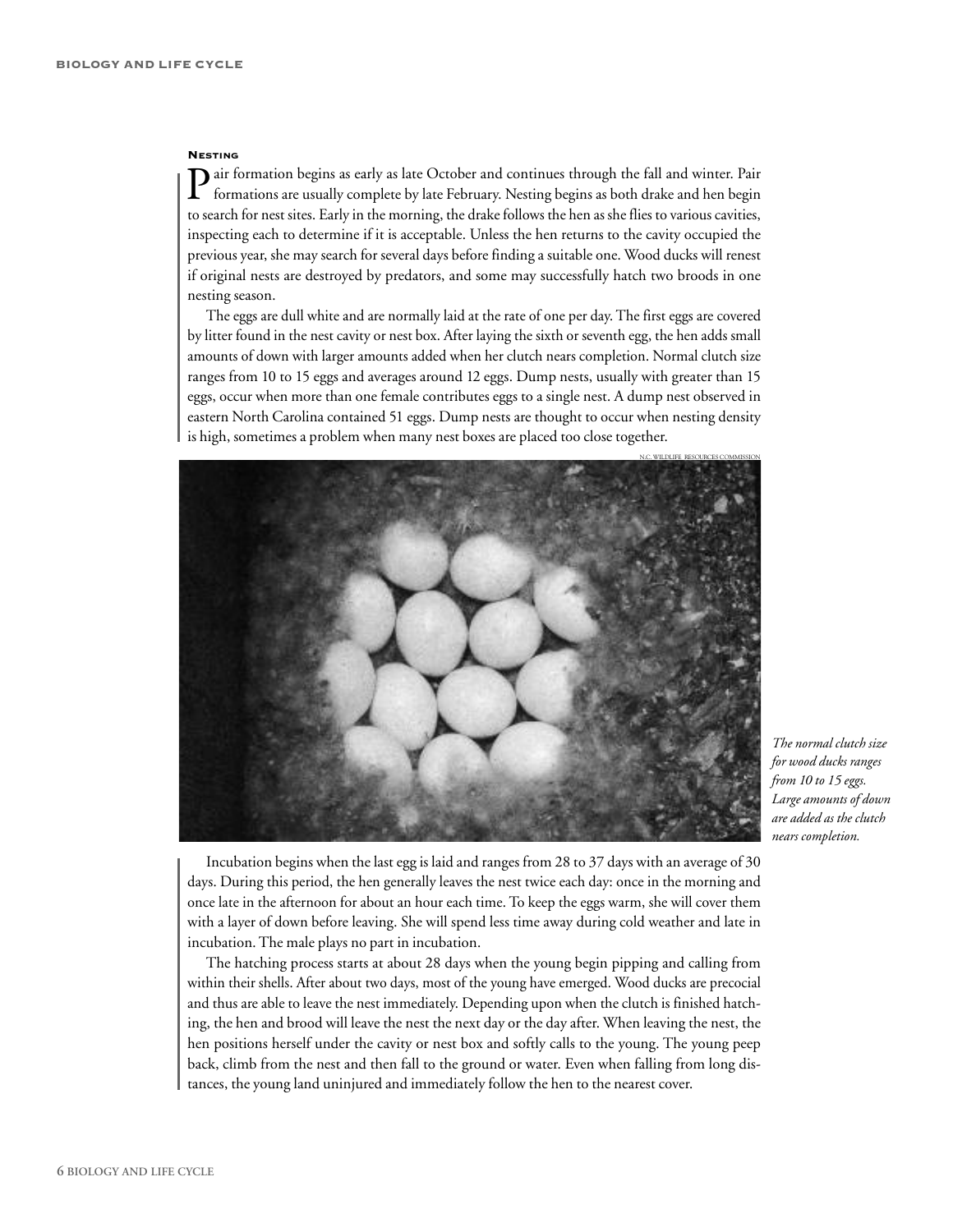#### **BROOD REARING**

Although they are largely independent and able to feed on their own, the young will continue to be brooded several weeks after leaving the nest. Ducklings will remain close to their mother for the first three or four weeks. The hen provides a valuable service by watching for and alerting her young to nearby predators. Even so, predation during this period is quite high. Nearly 50 percent of ducklings are lost between the time they leave the nest and the flight stage. Family bonds are broken when the young reach flight stage at about 8 to 10 weeks of age.

#### **MOLTING**

During May through June, shortly after the breeding period, males begin to congregate and spend the night in communal roosts. At this time they begin a body molt during which they loose their bright breeding plumage. The resulting nonbreeding or basic plumage is drab and dull-colored. Males lose their wing feathers two to three weeks later and become flightless and very secretive at that time. They regain their flight feathers in about three weeks. Males generally regain their bright fall plumage in mid- to late September. Molting into the basic plumage begins in late winter for females. It is delayed, however, until the completion of brood-rearing duties, and then follows the same molting process as males. The timing of molts in females is less predictable due to variations in the dates of early nesting, renesting and second clutches.

#### **MIGRATION**

Due in part to their large breeding range, which includes the South, wood ducks do not have as well-defined migratory pathways as other duck species. In late summer, before regular migration, some wood ducks (especially males and immature females) disperse in all compass directions from favored feeding and resting areas. Dispersal is not fully understood, but these movements are completed quickly and vary in length.

Autumn migration for North Carolina wood ducks begins in early fall, but total numbers of wood ducks in the state remain stable or increase due to the influx of northern birds.The northern



N.C. WILDLIFE RESOURCES COMMISSION

migrants begin to arrive in early to mid-October. Wood duck numbers generally peak in November and are at their lowest in January. Most wood ducks have left North Carolina's mountain counties by late fall, whereas coastal wood ducks may not migrate at all or only make short movements within the state.

#### **PREDATION**

The wood duck has many natural predators including raccoons, mink, hawks, owls, snapping turtles and snakes. The raccoon is considered the most important predator throughout the wood duck range. Raccoons are extremely efficient in searching for wood duck nests and will consume unhatched eggs and kill nesting females when encountered. Snakes are also important predators during nesting and are known for wiping out entire clutches of eggs. The black rat snake is the only snake in North Carolina that preys substantially on wood duck eggs.

Predation by hawks and owls increases once ducklings leave the nest and become more vulnerable, especially when traveling considerable distances over land. The starling, introduced to the United States from Europe in 1890, is troublesome in that it competes for nesting cavities. Starlings are more aggressive and will force nesting wood ducks out of their cavity or nest box.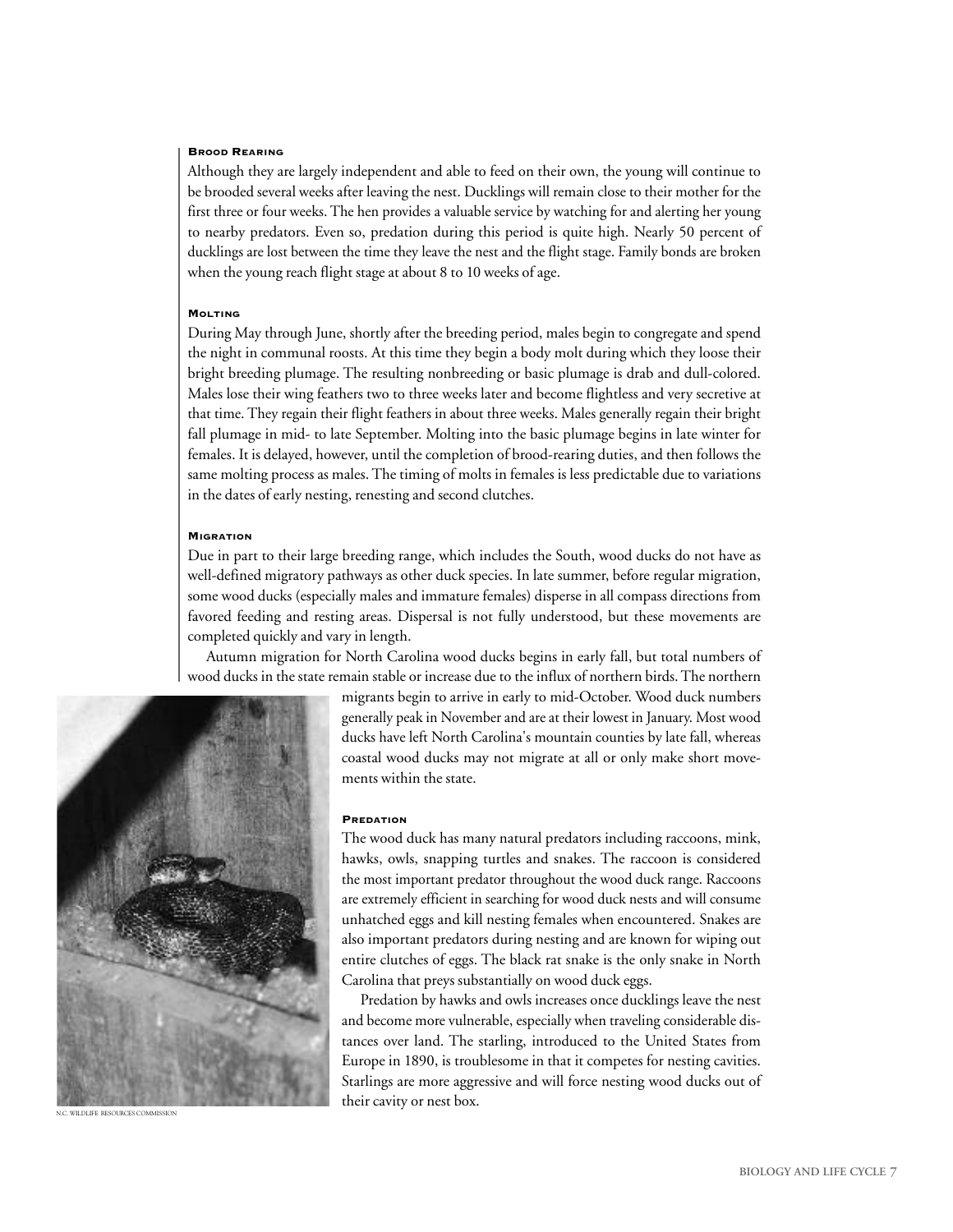#### **POPULATION MANAGEMENT/MONITORING**

#### **BANDING**

To make better-informed decisions in setting waterfowl season lengths and bag limits, wildlife biologists and managers need to have an understanding of each species' population characteristics. Each year, biologists put leg-bands on thousands of wood ducks to help monitor this valuable resource. Most bandings occur during July through September when more information can be gained for local breeding populations than at other times of the year. From 1970 to 2000, 37,041 wood ducks have been banded in North Carolina by the N.C. Wildlife Resources Commission and the U.S. Fish and Wildlife Service.

Direct recoveries (those that occur the first hunting season after banding) of wood ducks banded in North Carolina have been recorded in 25 states and one Canadian province (Figure 2). Recoveries as far away as Maine and Ontario indicate that wood ducks disperse great distances from breeding areas in North Carolina. Most wood ducks, however, make only short migrational movements: Most recoveries occur within the state and slightly farther south in South Carolina and Georgia. Band recoveries indicate that a large percentage of birds banded in the Coastal and Piedmont regions are recovered in South Carolina, whereas a larger percentage of wood ducks banded in the Mountain region are recovered in Alabama, Mississippi and Louisiana.

Research indicates that about 48 percent of adult female and 60 percent of adult male wood ducks banded in the Atlantic Flyway survive to the following year. This estimate varies from year to year, and a precise estimate in some years is hampered by inadequate numbers of bandings.



*Banding is an important tool that managers use to estimate survival rates and migration movements.*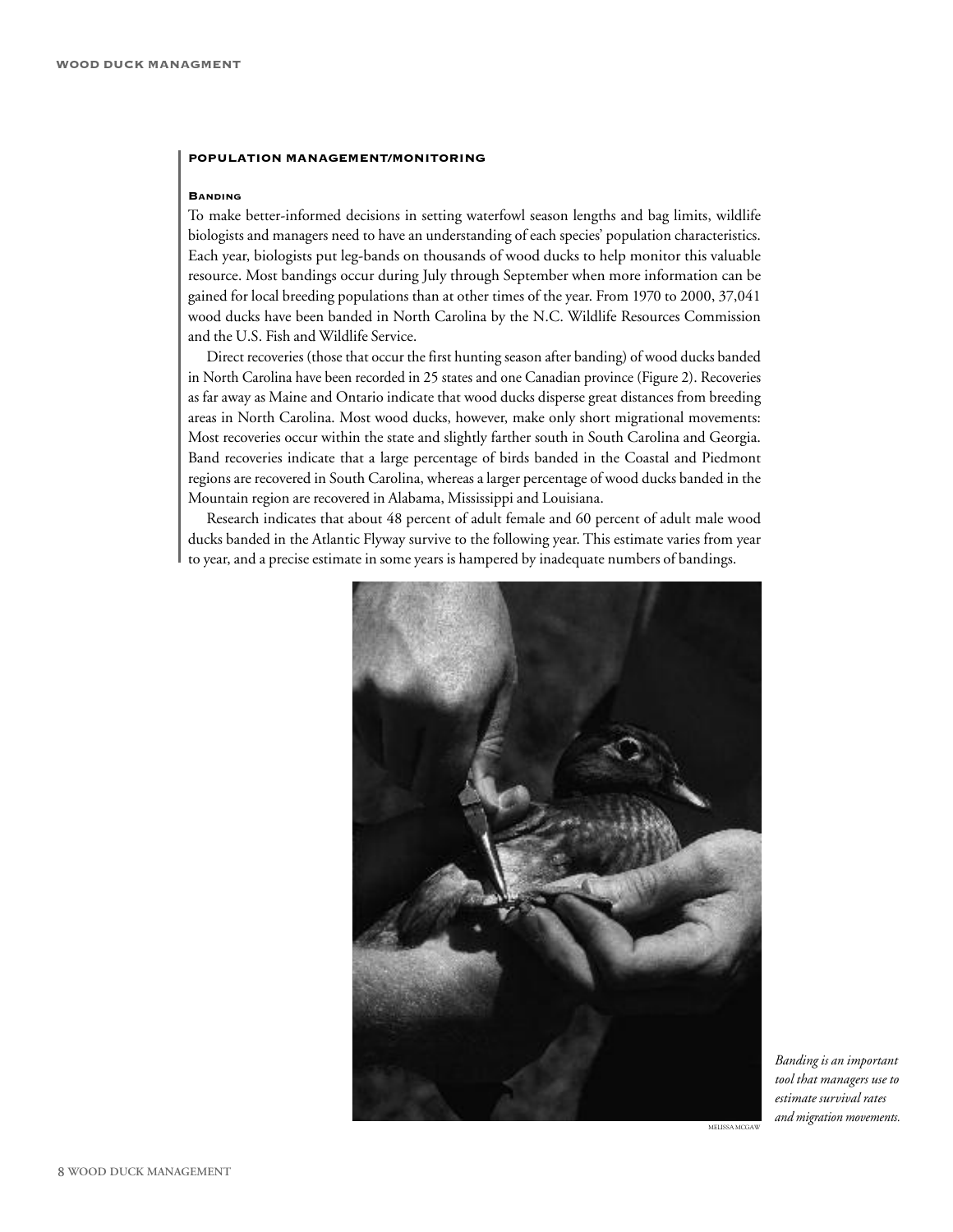

#### **FIGURE 2**

*Number of direct recoveries of wood ducks banded in North Carolina from 1970-2000*

#### **OTHER MONITORING TECHNIQUES**

Techniques currently employed in monitoring many duck species such as mallards, teals, pintails and canvasbacks are not useful in monitoring wood duck populations. Estimates of breeding population size and productivity for these species are measured through counts from aircraft over the prairie breeding grounds and on wintering areas.These flights provide little or no information on population size and productivity for wood ducks because of the difficulty in observing them in their densely wooded habitat. Indirect estimates of annual production are obtained through the examination of waterfowl wings collected by the U.S. Fish and Wildlife Service from hunters. At this time, techniques used to directly estimate population size and productivity on an annual basis across the species range have not been developed.



*Wood ducks may be captured by several methods, including rocket nets and wire swim-in traps.*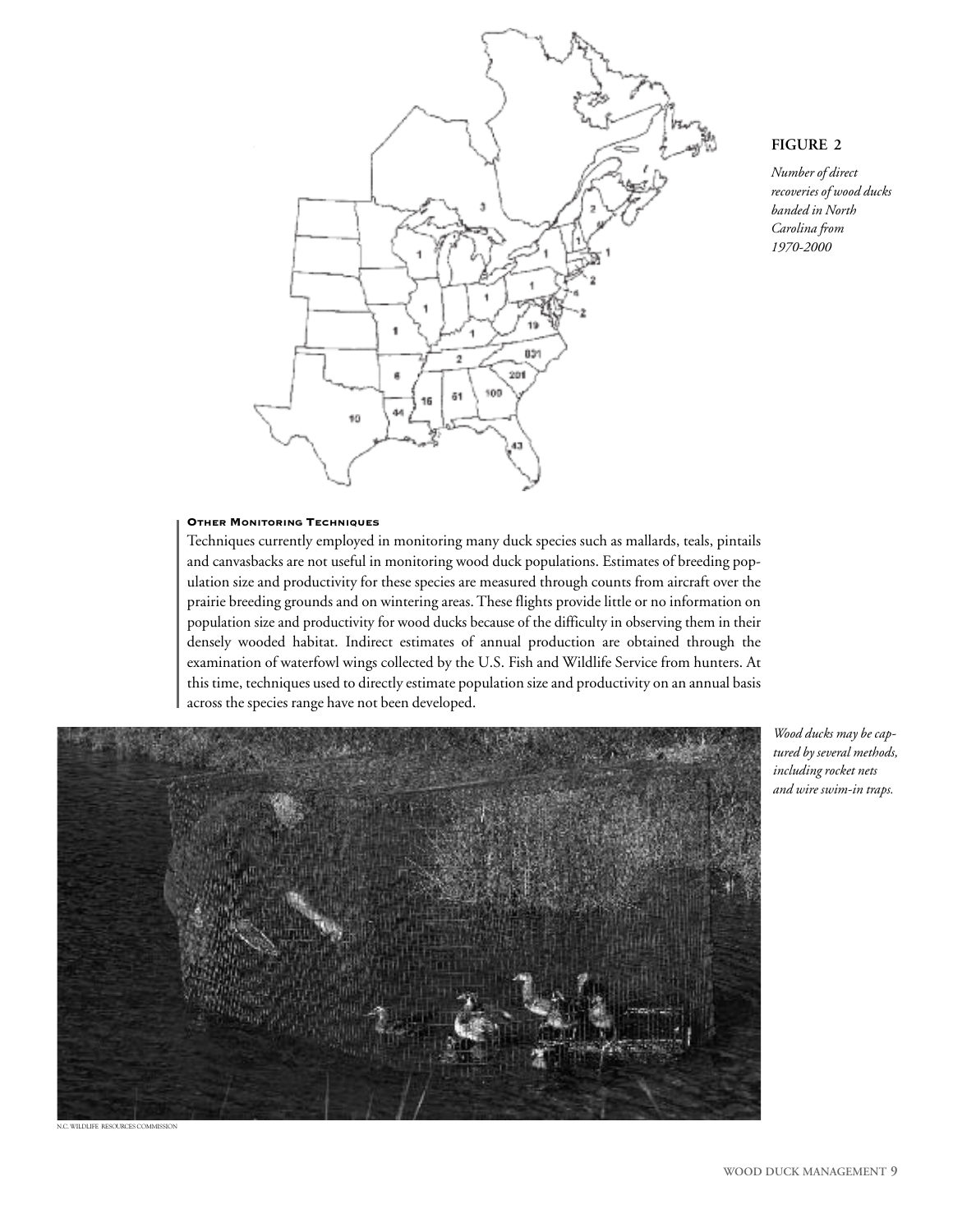#### **BEAVER POND MANAGEMENT**

In many instances, water-level control provides the best technique for enhancing beaver ponds for wood ducks. An alternating cycle of draining and reflooding allows for the natural establishment of waterfowl food plants while reducing the risk of killing the newly flooded trees. Drainage of beaver ponds can be best accomplished by installing a drain.The Clemson Beaver Pond leveler is one such drain that has proven to drain ponds effectively while minimizing the probability that current flow can be detected by beavers. *(*See Figures 3 and 4.)

#### **INSTRUCTIONS FOR POND LEVELER INSTALLATION** (Figure 3):

**1.** Break the dam at the existing channel in the form of a narrow, deep "V".

**2.**Wait for the waterflow through the dam to lessen before beginning installation. **3.** Make sure that the upstream end (intake side) is completely covered by water even when the pond is at a minimum depth. Approximately 20 feet of pipe should extend beyond the downstream side of the beaver dam. Various lengths of standpipe fitted to the PVC elbow on the outflow end will allow one to raise or lower the pond to various depths.

**4.** Once the leveler is installed, the beavers should repair the damage to the dam. The pond leveler however, will maintain the desired water level.

#### **POND LEVELER MATERIALS LIST**

| <b>QUANTITY</b> | Ітем                                                                  |                                                                                                                                      |
|-----------------|-----------------------------------------------------------------------|--------------------------------------------------------------------------------------------------------------------------------------|
|                 | 10' section, 10" dia. PVC pipe (schedule 40)                          |                                                                                                                                      |
|                 | PVC cap for 10" dia. PVC pipe (schedule 40)                           | The listed materials are                                                                                                             |
|                 | 10" x 8" PVC pipe reducer coupling (schedule 40)                      | required to assemble the<br>intake device for the<br>Clemson Beaver pond<br>Leveler. The carrying pipe<br>(flow pipe) may consist of |
| 4               | 86" sections, 3/4" dia. plastic roll pipe (water pipe), 160 psi grade |                                                                                                                                      |
| 4               | $\frac{3}{4}$ " metal couplings for roll pipe                         |                                                                                                                                      |
| 16              | $\frac{1}{4}$ " x 2" galvanized eyebolts                              |                                                                                                                                      |
| 16              | $\frac{1}{4}$ " galvanized nuts                                       | 20 to 40, feet of 8"                                                                                                                 |
| 16              | $\frac{1}{4}$ " galvanized washers                                    | diameter PVC, Schedule                                                                                                               |
| 16              | 16" sections, 8 ga. galvanized wire (medium hardness)                 | 40 with coupling sleeves                                                                                                             |
| $\mathfrak{D}$  | 96" sections, 2" x 4" 12 <sup>1</sup> /2 ga. galvanized welded wire   | and elbows appropriate to                                                                                                            |
| $2$ lbs         | Crab trap clamps (fasteners)                                          | the desired configuration.                                                                                                           |

#### **FIGURE 3**

*Proper placement of Clemson Beaver Pond Leveler*

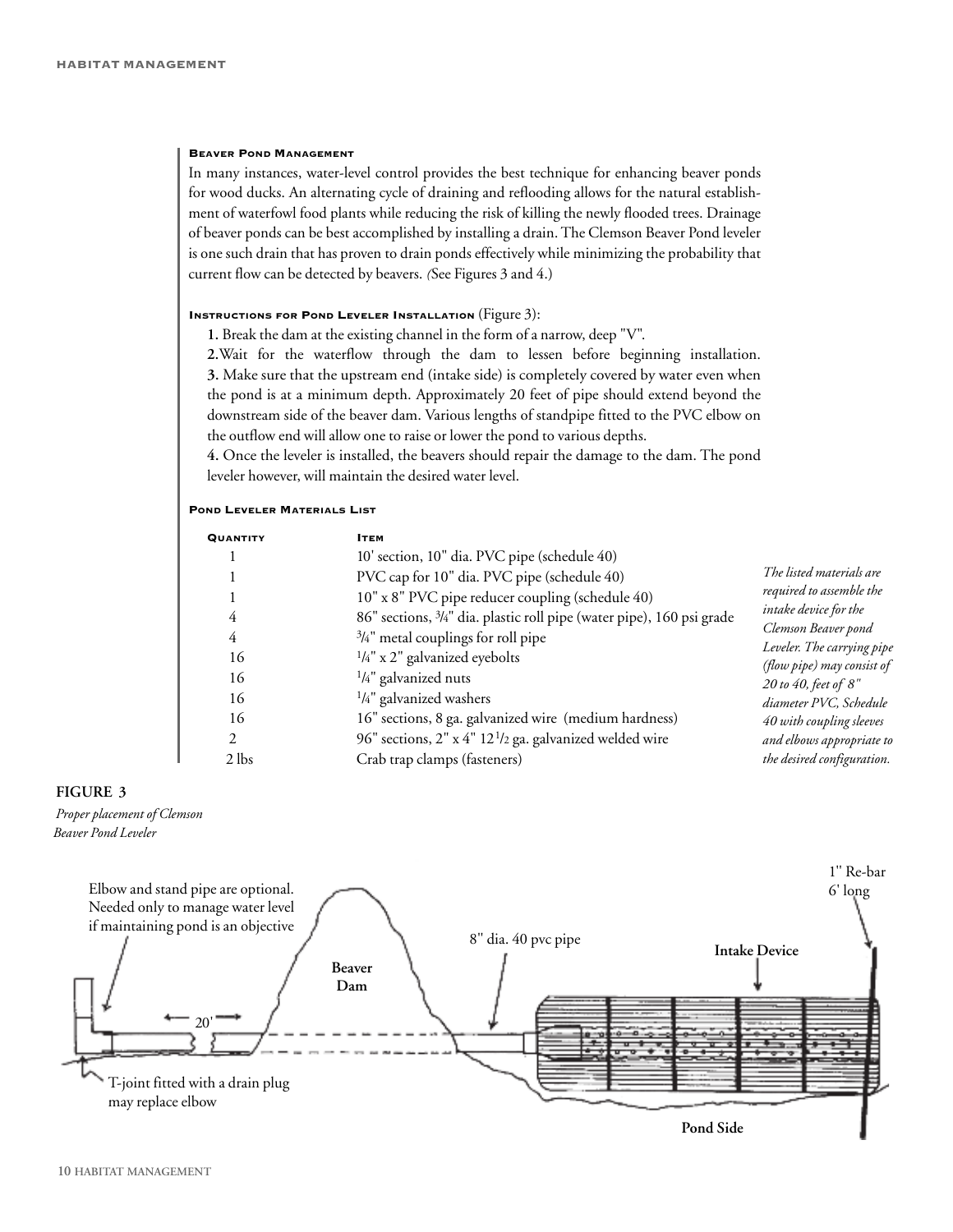The original drain installation should be made during the fall or winter. Beavers are most likely to repair dams during the cool months. If installed during winter, the leveler should be fitted with a standpipe and then removed in summer to drain the pond. After the leveler is installed, it should be checked at least monthly and maintained as required to insure proper operation. Ponds that contain the beaver lodge are generally much more difficult to drain than surrounding ponds. Beavers will make an extra effort to repair dams and plug drains in these ponds. Any additional ponds surrounding the main lodge pond should be easier to manage.

New beaver ponds with live trees may be converted into green-tree reservoirs to attract waterfowl with minimal loss to timber production. Acorns are a preferred food for wood ducks, mallards and other species and oak trees can be maintained by draining the beaver pond during the growing season from March through November. Installing a standpipe just prior to the dormant season (December through February) allows the pond to reflood, thereby providing resting and feeding areas for waterfowl. It is extremely important that water levels be managed to minimize risk to the hardwood overstory.

Old beaver ponds with dead trees and plenty of sunlight reaching the water can be developed into attractive feeding areas by draining the pond during the growing season.The pond can be allowed to revegetate naturally or planted to Japanese millet and then reflooded. When draining the beaver pond for any of the above mentioned operations, one-third to one-half of the water should be left to prevent beavers from relocating.

**FIGURE 4**

*Detailed diagram of intake portion of Clemson Beaver Pond Leveler*

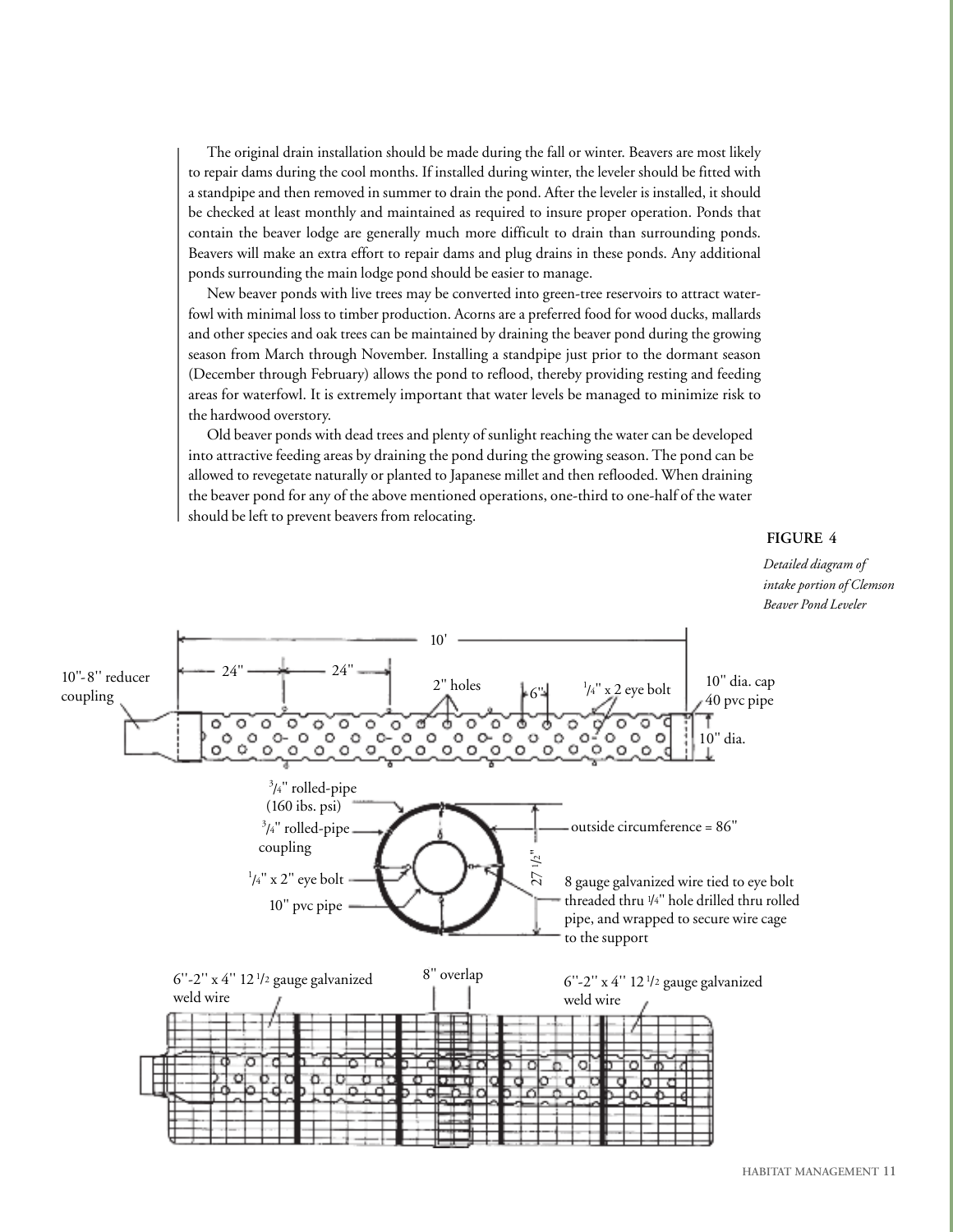

*Old beaver ponds with dead trees and abundant sunlight are excellent planting sites for Japanese millet*

#### **MILLET PLANTING**

KEN KNIGHT

**1.** Drain the pond just prior to planting.

**2.** Broadcast Japanese millet seed on the soil while it is still moist at the rate of 25 pounds per acre. Millet should be planted by July 15 in the mountains to as late as August 14 on the coast. Additional land preparation is not needed, and fertilizer should not be necessary for the first two years.

**3.**The leveler should be checked weekly to insure proper operation.

**4.** To flood the millet for waterfowl, install a standpipe to the leveler after the plants turn yellow and the seeds are mature. Seed maturity usually requires 45 to 50 days.

**5.** Drain the pond each summer (July) to allow the millet seed to germinate and grow. The original seeding may provide enough seed for re-establishment of millet for two to three years before re-seeding becomes necessary.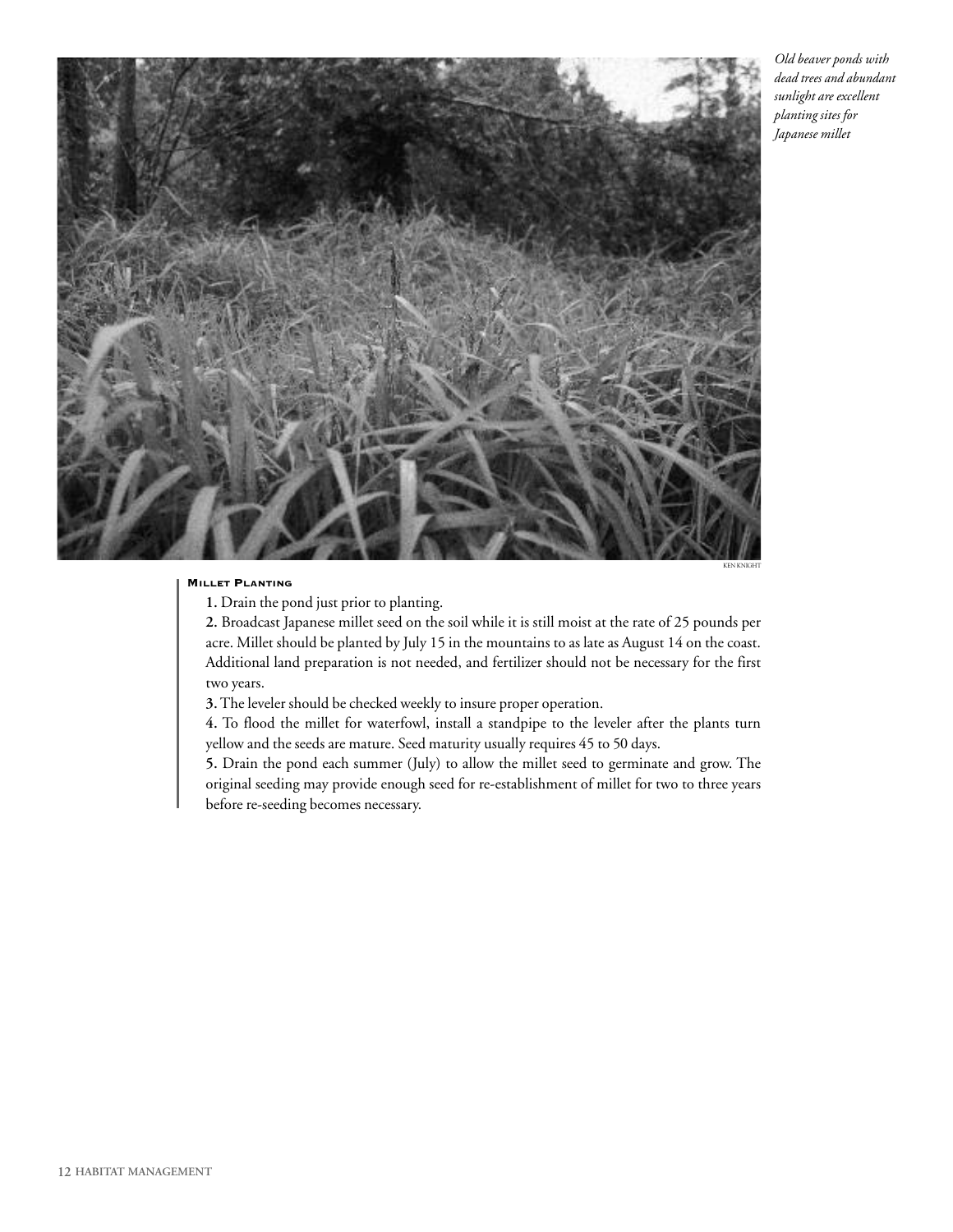#### **GREEN-TREE RESERVIORS**

Green-tree reservoirs are artificially flooded areas of hardwood timber where acorn mast can be used as food for waterfowl. Green-tree reservoirs are constructed by installing a flashboard riser in a pre-existing dike or road that crosses or impounds a slough or other water body. The flashboard riser should replace the existing culverts or overflow pipes.The riser allows water to be released or impounded in incremental steps, up to a depth of 18".



*A flashboard riser allows for the impounding and releasing of water in incremental steps in green-tree reservoirs and other managed impoundments.*



*Green-tree reservoirs can provide important overwintering habitat for wood ducks and other migrating waterfowl if sites first meet approval of wetlands regulatory agencies.*

N.C. WILDLIFE RESOURCES COM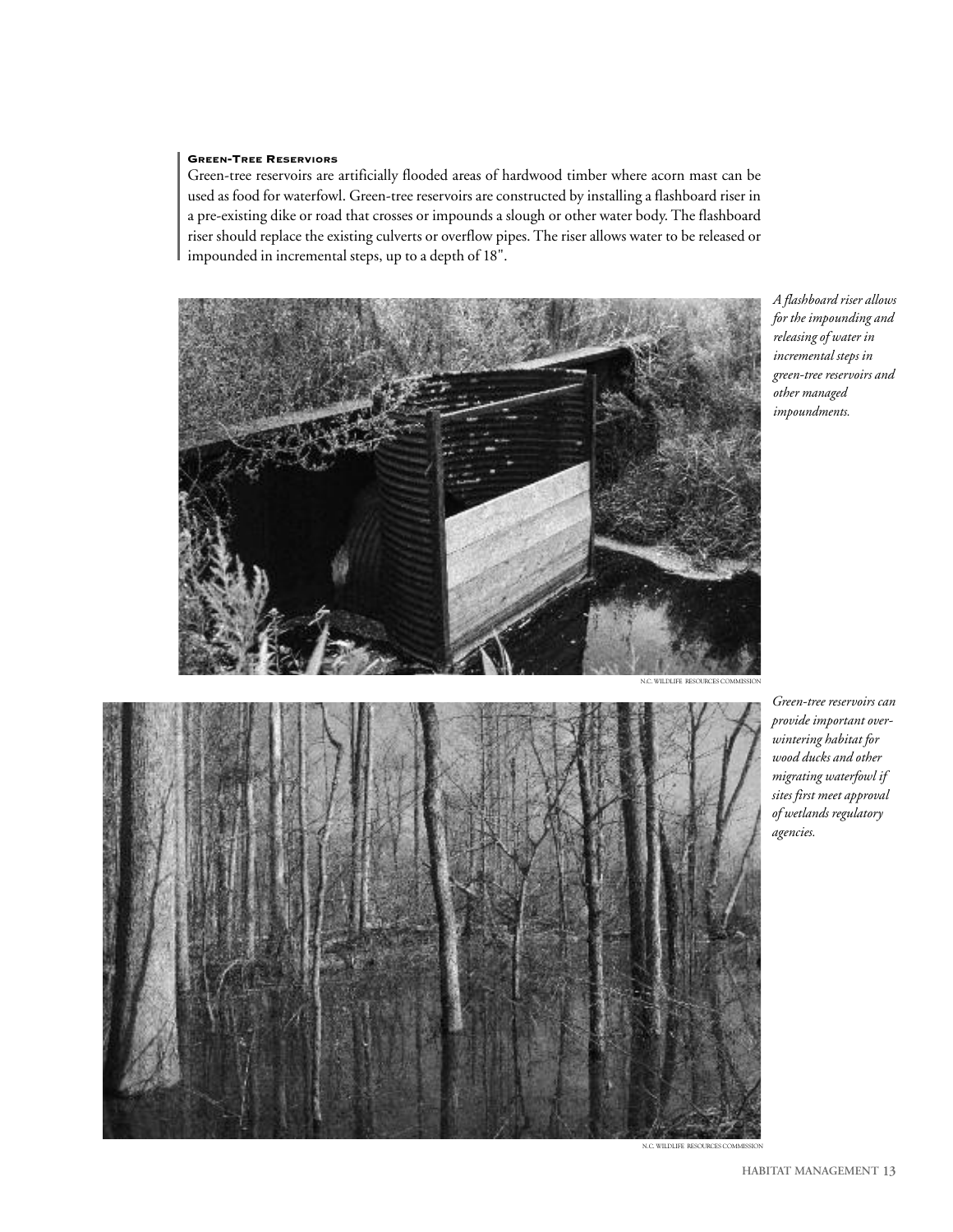A potential site for a green-tree reservoir should include the following characteristics:

- **1.** A well-stocked stand of mast-producing hardwoods, especially oaks.
- **2.** Level topography enough to flood 10 acres or more.
- **3.** Soil capable of holding water.
- **4.** Water available to flood the area from December through February.

As with beaver pond management, it is extremely important that water levels be controlled to have minimal impacts on the health and vitality of the hardwood stand. Prolonged flooding will first reduce mast production and eventually will kill the trees. Water should be drained during the growing season (March through November) and flooded during the dormant season (December through February). Every third year the reservoir should be completely drained for the entire year to prevent timber loss. Draining every other year may be warranted in some areas if trees become stressed. More harm may be done to habitat for wood ducks and other bottomland hardwood wildlife species if water levels are not controlled and trees are allowed to die.

Environmental laws prohibit placing of fill in wetlands during the construction of green-tree reservoirs. The U.S. Army Corps of Engineers must be contacted to determine if any permits are required before construction. In addition, district wildlife biologists can give advice and suggestions for site selection and advantages and disadvantages when considering building green-tree reservoirs.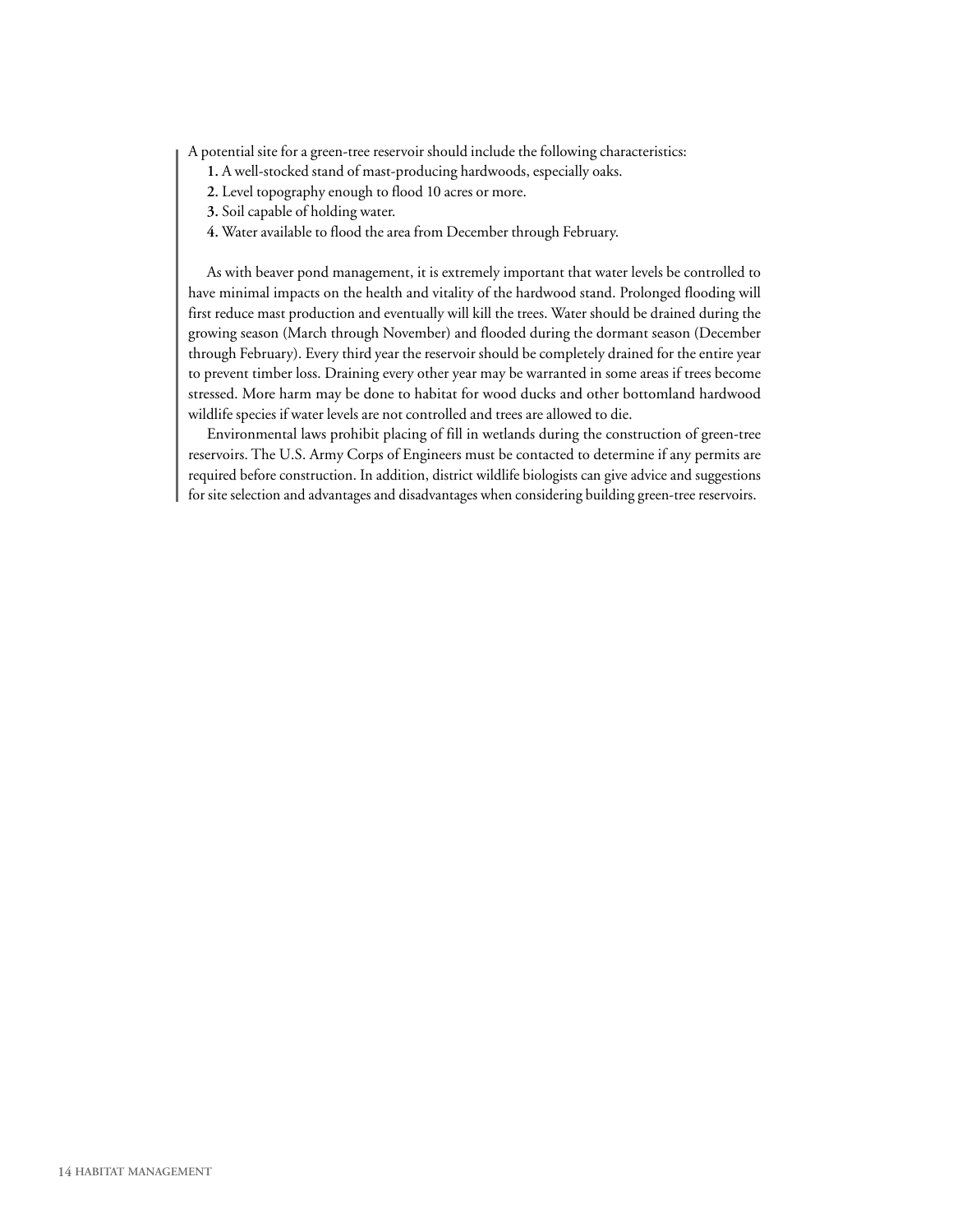A shortage of natural cavities is often a factor that limits wood duck populations. Properly<br>installed and maintained, artificial nest boxes are an effective way to increase local populations of wood ducks.

#### **CONSTRUCTION**

There are many types and designs of wood duck boxes, both homemade and commercially available. The photograph below and the plans on pages 18 and 19 depict a traditional design for a wood duck box that can be constructed with basic tools and materials. Whether you chose to use this design or another, several guidelines are recommended.

**1.** Lumber should be rough-cut, preferably cypress or cedar if available. If cypress or cedar is unavailable, lumber should be treated with a preservative to extend the life of the box. If smooth lumber is used, a 4-inch wide strip of ¼-inch mesh hardware cloth must be tacked to the inside front of the box to help ducklings leave the box.

**2.** A side-door entrance is much preferred over a removable top. Older style boxes with removable tops make annual maintenance much more difficult.

**3.** Consider using screws instead of nails when fastening the box together. If a portion of the box becomes cracked or rots, screws can be removed and the old section replaced.

**4.** Although many plans call for 12-inch wide lumber, we have found that wood ducks will readily use boxes constructed of 10-inch wide boards.

#### **PREDATOR GUARDS**

Boxes should not be installed without adequate predator guards. The cone-type predator guard shown in the photograph below is recommended because it has proven to be the most effective guard. Predator guards should be constructed from 26-gauge galvanized sheet metal. Predator guards can be attached to wooden posts with 1-inch roofing nails or to smooth pipe with screws and a hose clamp. Smooth pipe without a guard will not provide adequate protection from predators.

The likelihood of predation on eggs and nesting females using nest boxes increases if the boxes are placed close together and are not predator-proofed. If able to successfully enter a nest box once,



*Properly installed and maintained, wood duck boxes help supplement numbers of natural cavities and may increase local populations of wood ducks. Predator guards are essential to exclude raccoons* and *snakes*.

raccoons and snakes will continue to search all other nest boxes within the area for an easy meal.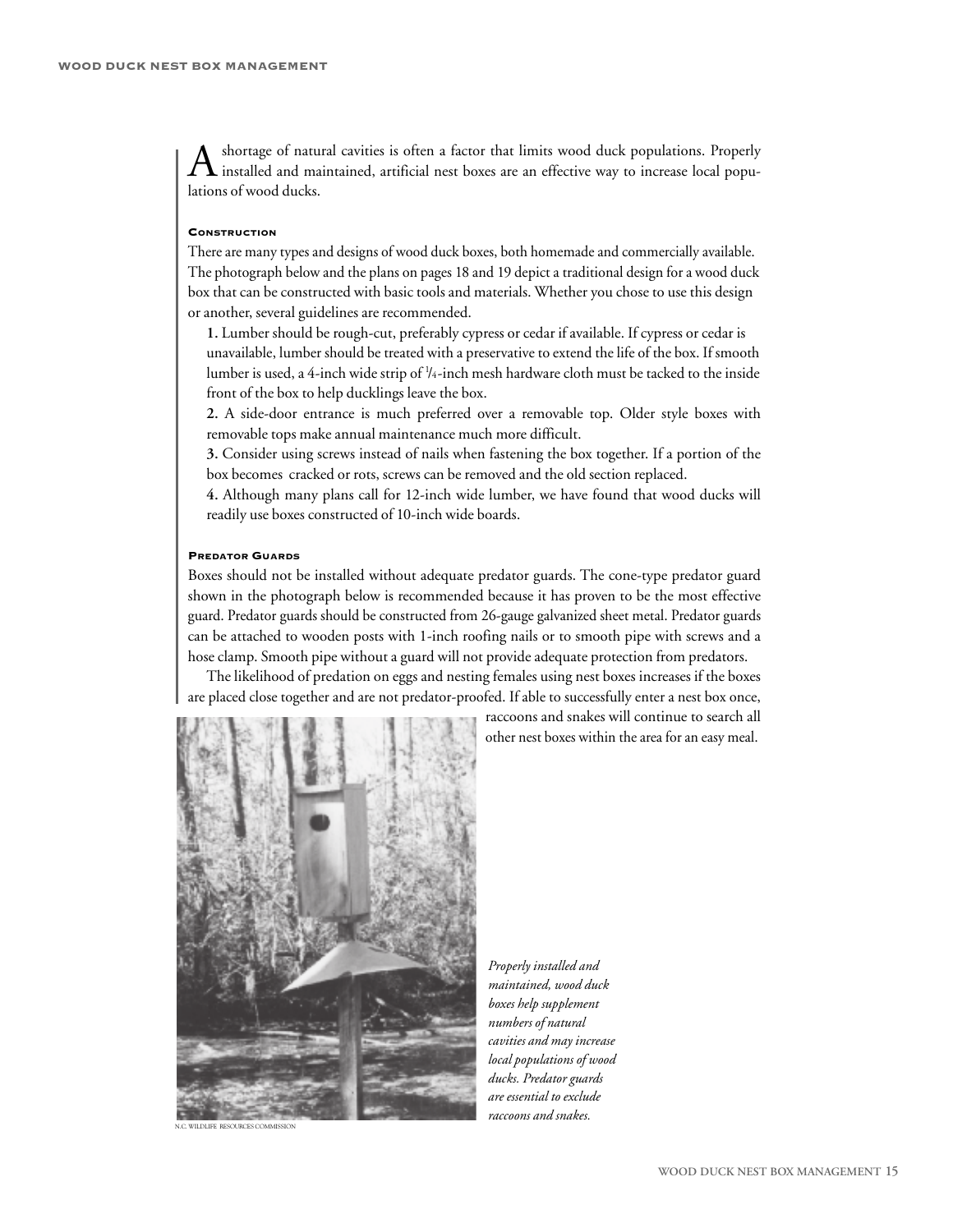#### **PLACEMENT**

Boxes should be filled with at least 2 inches of wood shavings and fastened to either a 4-inch x 4 inch treated post or smooth pipe. Post length will vary depending on soil type; 16-foot posts may be needed, however, when installing boxes in bogs or swamps. When finished, boxes should be a minimum of 5 feet above the water or ground. (Remember to account for settling of posts in soft muck after several years). Place boxes higher when considerable fluctuations in water levels are expected. Boxes should be attached with either no tilt or a slight forward tilt. Boxes tilted backwards prevent ducklings from climbing the wall and leaving the nest. Boxes should be erected by January to maximize chances that they will be used the first nesting season. It sometimes takes a few years for boxes to be used. Guidelines for the location of boxes are as follows:

**1.** Place boxes near brood habitat. Preferred brood rearing areas are characterized by still or slowmoving water sheltered by the wind with vegetation overhanging the water's edge.

**2.** Place boxes over water or on land adjacent to water. If placed on land, boxes should be as close as possible to permanent water to reduce predation of young ducklings when they travel to and from brood habitat.

**3.** Place one box per post.

**4.** Place boxes 100 to 200 yards apart and where they will be visually isolated from each other.

**5.**Trim away overhanging limbs and branches as predators may use these to gain entrance into the box.

**6.** Keep entrance holes clear of obstructions, regardless of box placement. Wood ducks fly directly into boxes and do not need a perch.

Recent research indicates that in areas where boxes are clumped, dump nesting occurs (see the Biology and Life History section of this booklet on page 6). In areas with intensive nest box programs, dump nesting leads to an increase in nest abandonment and may lead to an overall decline in productivity. Problems with dump nesting usually do not occur until several years after an intensive nest box program is initiated. Generally, fewer well-scattered boxes produce as many ducklings as highly clumped boxes and require less time for annual maintenance and repair.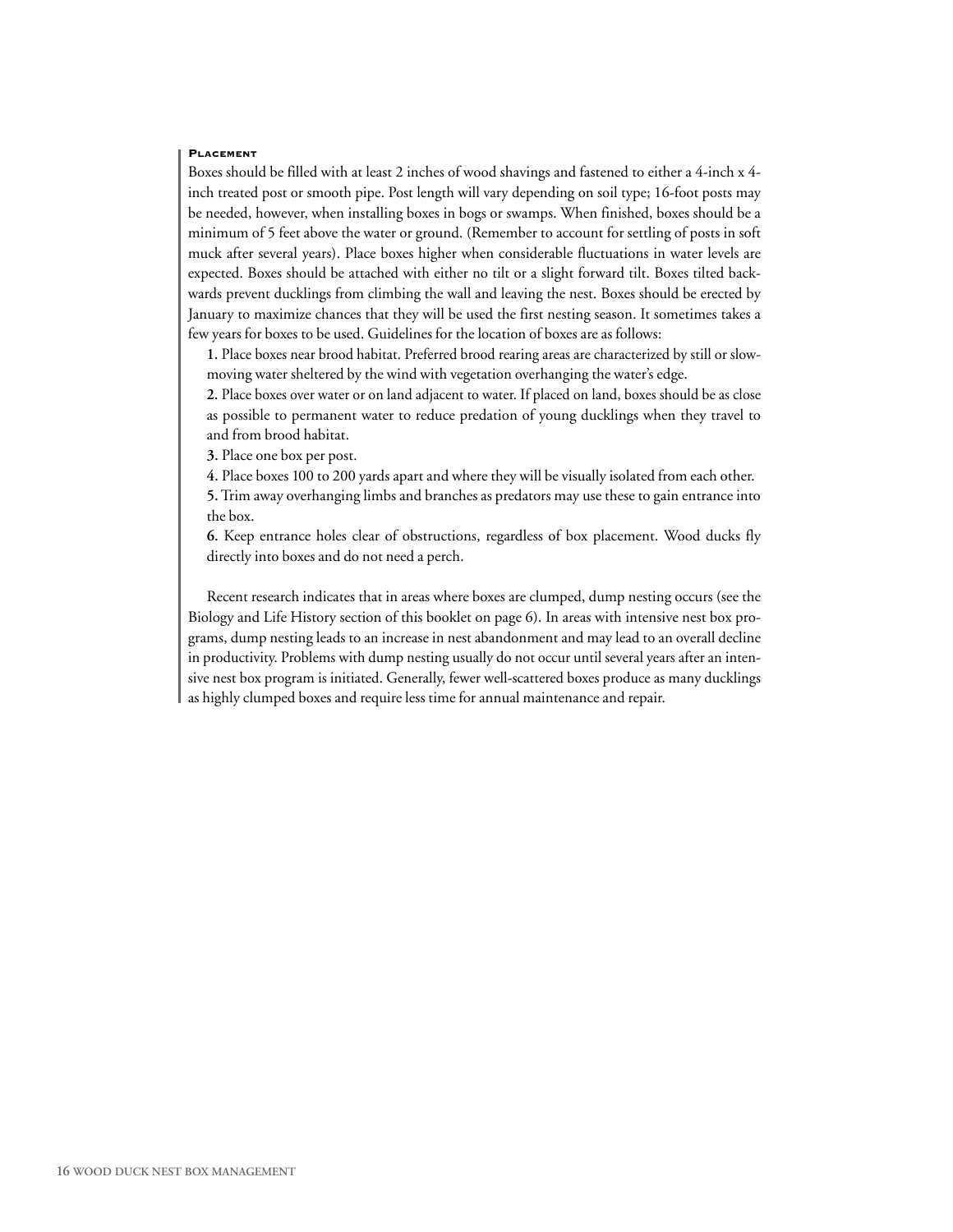#### **MAINTENANCE**

Boxes must be checked each year at which time unhatched eggs, shell membranes or nesting material from other birds or squirrels should be removed and replaced with fresh wood shavings. Checks should be made in late fall or winter, but prior to January, so as not to interfere with nesting. Repairs to boxes and removal of obstructions from entrance holes should also be made at this time.



*The presence of thin, papery shell membranes are an indication that ducklings have hatched and the nest was successful.*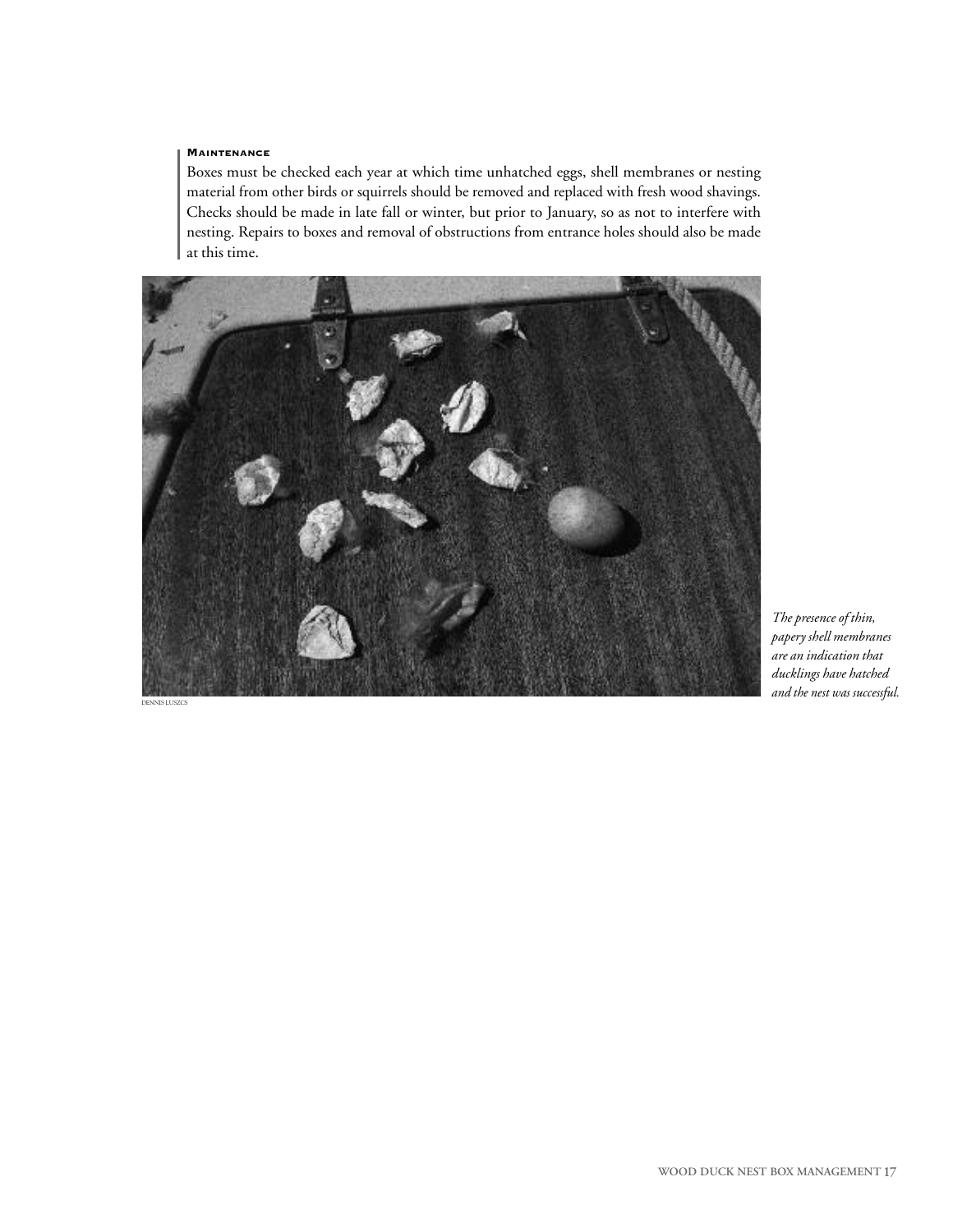# *Let' s Build A Wood Duck Box*

The lack of suitable natural cavities is thought to be one of the most important factors that limit the continued growth of wood duck populations. You can help by constructing and placing wood duck boxes in suitable habitat where natural tree cavities may not exist.

### **Materials**

**Wood:** 10 linear feet of 1-inch x 12-inch rough-cut cedar or cypress lumber **Nails:** 25 size 8-or 10-penny zinc-coated

**One lag bolt:** 4 inches or longer **Hinge:** 1, with 3-inch cabinet screw **Hardware cloth:** 18-inch strip at least 3 inches wide (sharp ends bent under) **One post:** 4-inch x 4-inch, up to 16 feet long (should be cypress, cedar or treated wood) Wood shavings or chips: enough to form a 3-inch nest base in each box

**When**



Wood duck pair formation begins as early as October, and the ducks begin searching for nest sites in winter. Therefore you should install boxes by the end of December. Nesting begins in early spring and peaks in North Carolina in April and May but continues through July.

#### **Where**

Boxes may be placed in ponds, impoundments, beaver ponds, swamps or secluded coves on larger lakes. To prevent dump nesting, place wood duck boxes at least 100 to 200 yards apart, with boxes visually isolated from each other. Always place boxes near good brood habitat to maximize hatchling survival. Boxes should be placed at least 5 feet above water level and tilted slightly forward to allow hatchlings to crawl up the wall and escape. Never tilt boxes backward as this can prevent their esc

#### **Brood Habitat**

Good brood habitat consists of shallow, slow-moving or still water with plenty of nearby emergent aquatic vegetation and overhanging cover from trees or bushes near the water. This will provide protection, particularly from avian predators. Water should be present from February through July.



**18 WOOD DUCK BOX PLANS**

CONTROLLER BANK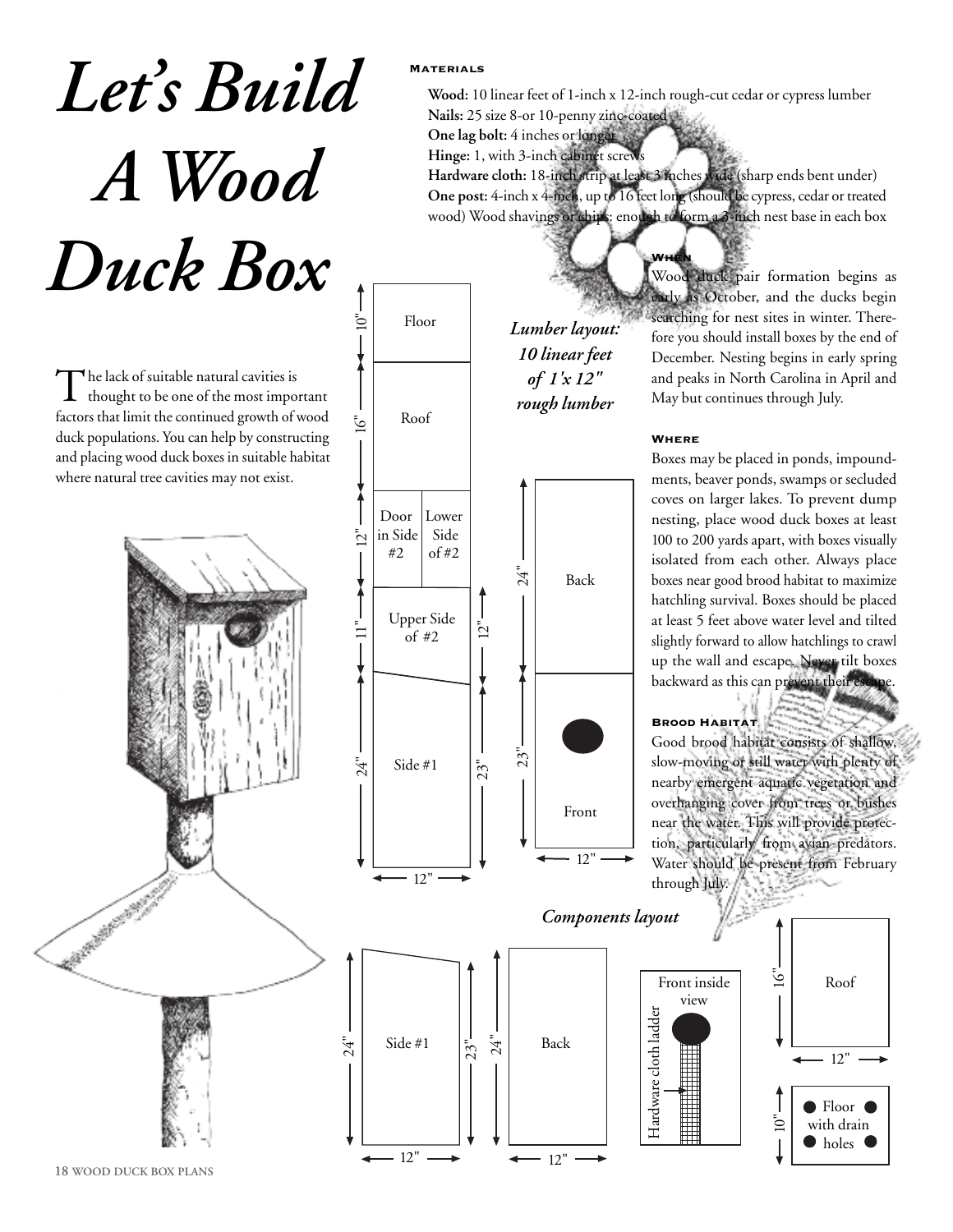

#### **PREDATOR GUARDS**

Pictured is a layout for cutting three predator guards from a 3-foot x 8-foot sheet of 26 gauge galvanized metal. To facilitate cutting (on solid lines only), follow the sequence of numbers. Make circular cuts in a counterclockwise direction. To make initial cuts on line A-B, make a slot at A with a cold chisel. Use tin snips and wear leather gloves. After



cutting, fold guards over to the slashed line, forming a cone, and fasten with three sheet metal screws. Make an X-shaped cut in the center of each guard. The sheet metal can then be folded back to form four flaps. The allows for an approximate square opening for the post to slide through. Attach the guard to the post with 1-inch roofing nails or screws. Many heating and air conditioning contractors can cut these guards cheaply.

#### Lag bolt Hinge Ladder Latch 4" 3" 11" 12" Upper Side #2

*Assembly of standard wood duck box*

Door stop Door 1"x12" rough lumber Wood Shavings Water  $\gg$  Water  $12"$ 12" 6" 6" 14"  $\tilde{8}$ " Side #1  $\overline{12}$   $\overline{14}$   $\overline{14}$   $\overline{14}$   $\overline{14}$   $\overline{14}$   $\overline{14}$   $\overline{14}$   $\overline{14}$   $\overline{14}$   $\overline{14}$   $\overline{14}$   $\overline{14}$   $\overline{14}$   $\overline{14}$   $\overline{14}$   $\overline{14}$   $\overline{14}$   $\overline{14}$   $\overline{14}$   $\overline{14}$   $\over$ Front **DESIGN TIPS** Boxes with side-mounted doors are much easier to maintain and clean than the old-style bottom- or top-opening boxes. You do not need to provide any type of perch on the exterior as wood ducks do not need them. Perches only encourage starlings or other competitors to use the boxes. Lumber should be rough cut to help ducklings climb the walls of the box. Consideration should be given to using screws instead of nails when fastening the box together. If a portion becomes cracked or rotten, screws can be removed and the old section replaced. Entrance holes should always be clear of obstructions.

#### **PREDATORS AND COMPETITORS**

Spacing block

Spacing block

4"x 4"x16' cedar post Toe-nailed spike

x 4"x16' cedar post

 $\zeta$ 

Toe-nailed spike

accoons are the most serious predators of nesting wood icks, and unprotected boxes can become death traps for both the adult hen and her brood. The use of cone-shaped dator guards is absolutely essential if you want your boxes do more good than harm. Never put a wood duck box up without predator guards.

Starlings are serious competitors for nest space in boxes. Because they are an unprotected, nonnative species, their nests should be removed from boxes promptly, and adult starlings should be dispatched when encountered. Hatchling mortality from avian predators can be high but may be minimized by placing boxes near good brood habitat. Turtles commonly eat hatchlings and can be trapped and removed from smaller ponds if they are a problem. Black rat snakes are also egg eaters and able climbers, but cone-shaped guards deter almost all predation from snakes.

**MAINTENANCE thox** use is much higher and nesting receive annual maintenance. Each hould clean out old nests, removing and membranes, parasites and wasp ar or cypress shavings should be added and any repairs made before the new nesting season begins.

ILLUSTRATED BY KIMBERLY K.C. SCHOTT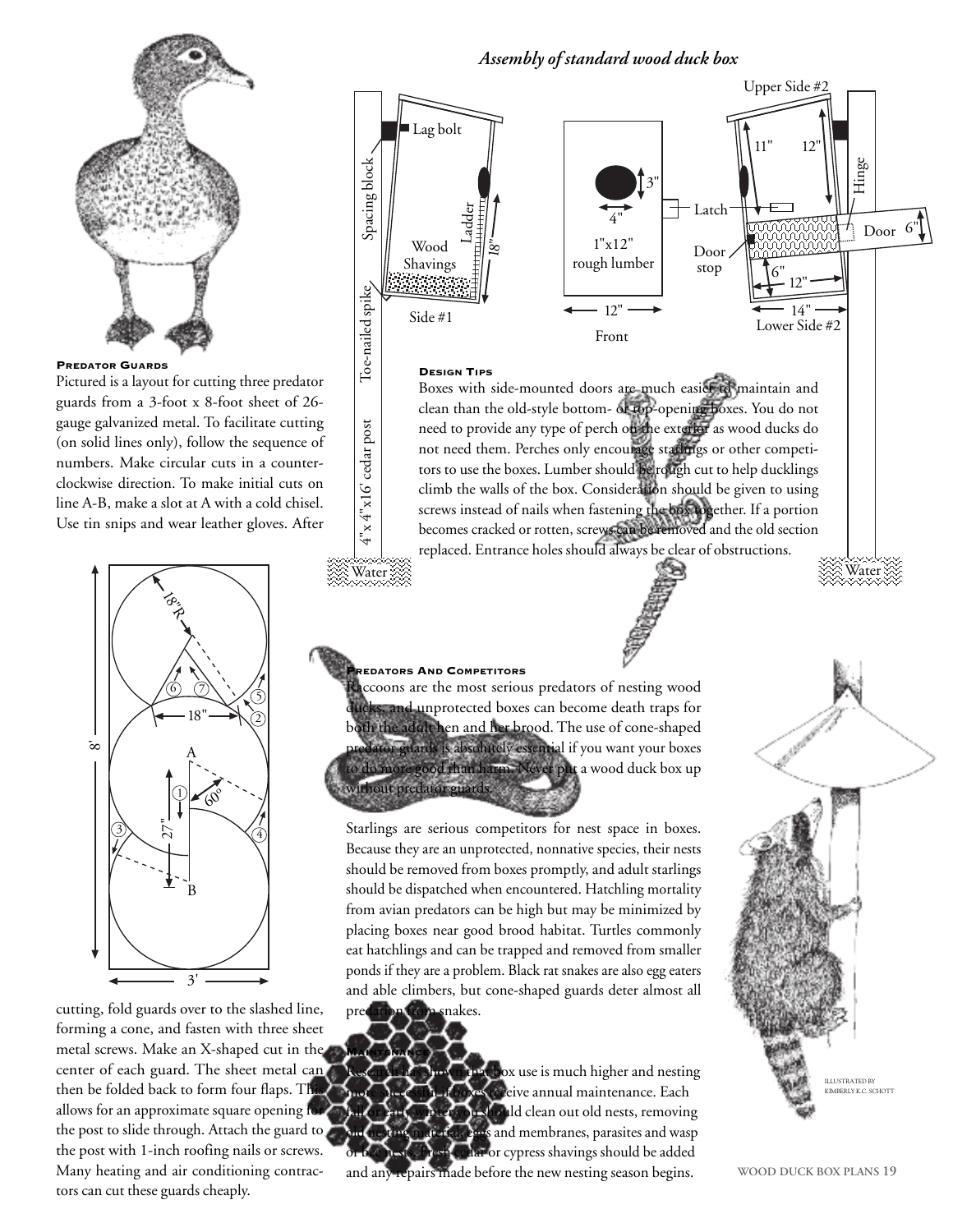$\mathbf{V}$  ood ducks provide hunting enjoyment to thousands of North Carolina waterfowl hunters statewide. Annually, wood ducks make up the highest harvest totals in North Carolina and may comprise nearly 50 percent of the total harvest in some years (Figure 4). Numbers of wood ducks harvested vary from year to year based on several factors including fall population, hunter interest, weather, and season length and bag limits. North Carolina wood duck harvests have approached nearly 100,000 during years with liberal bag limits or season length (Figure 5). While many factors influence the distribution of the wood duck harvest in North Carolina, highest wood duck harvests (by county) are reported in the southeast Coastal Plain and those counties bordering the Roanoke River in northeast North Carolina (Figure 6).

Wood ducks also provide many recreational opportunities for persons interested in observing and photographing wildlife and waterfowl and learning more about their habits and behaviors. Interest in nest box programs continues to increase. These programs provide many hours of enjoyment. Wood ducks can be observed in many state parks, state game lands and federal wildlife refuges. A nearby, secluded farm pond or beaver pond, however, usually provides the best viewing opportunities.



*Proper habitat and harvest management will help ensure that wood ducks continue to provide recreational enjoyment for all.*

EUGENE HESTER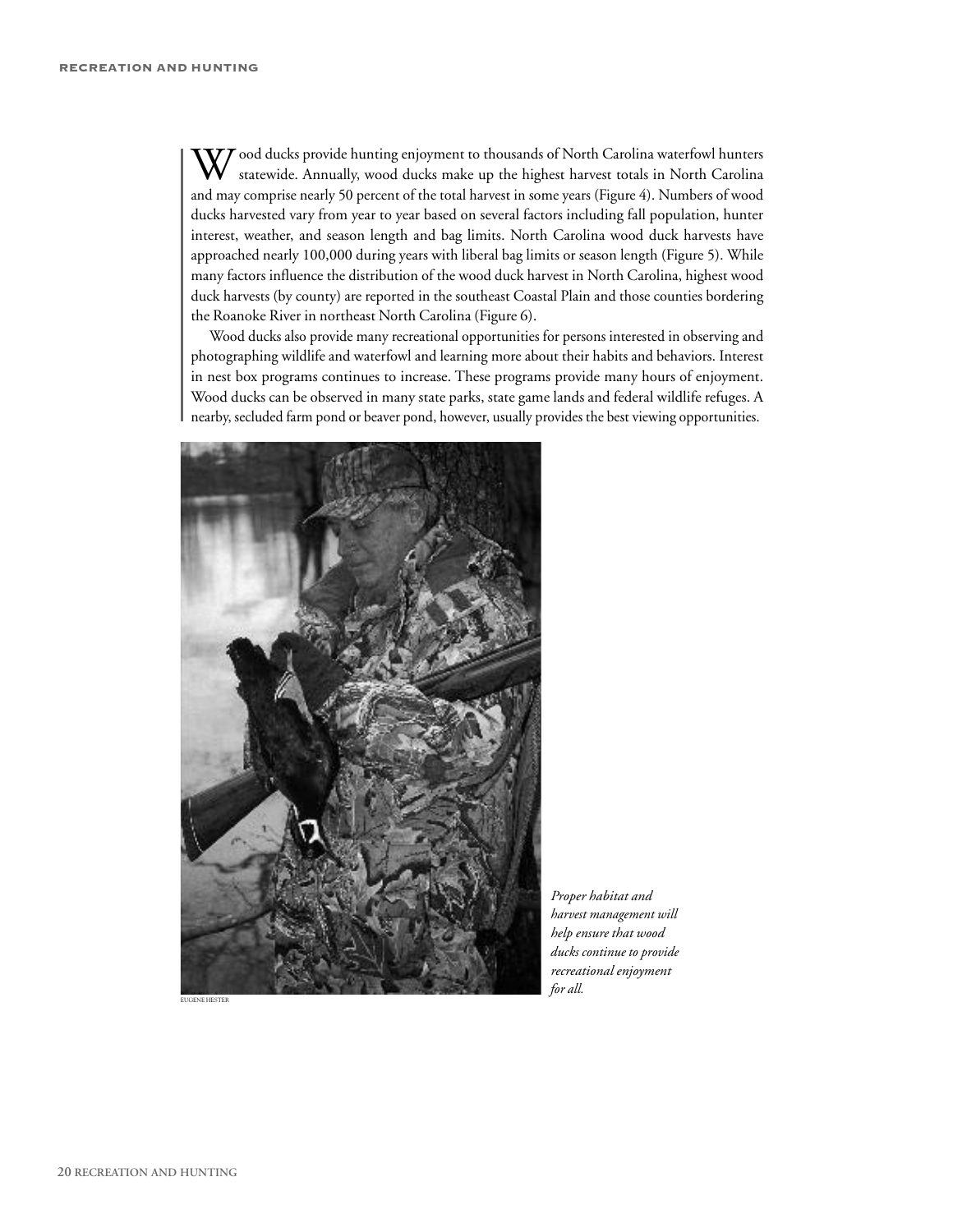

#### **FIGURE 4**

*Percentage of wood ducks in the North Carolina harvest, 1980-2000. SeeTable 2 for season lengths and bag limits.*

#### 120,000 100,000 arvested 80,000 ber H 60,000 u m 40,000  $\mathsf{Z}% _{T}=\mathsf{Z}_{T}\!\left( a,b\right) ,\ \mathsf{Z}_{T}=\mathsf{Z}_{T}$ 20,000  $\overline{\mathbf{0}}$ 80 81 82 83 84 85 86 87 88 89 90 91 92 93 94 95 96 97 98 99 00

#### **FIGURE 5**

*Numbers of wood ducks harvested in North Carolina, 1980-2000. SeeTable 2 for season lengths and bag limits.*

#### Year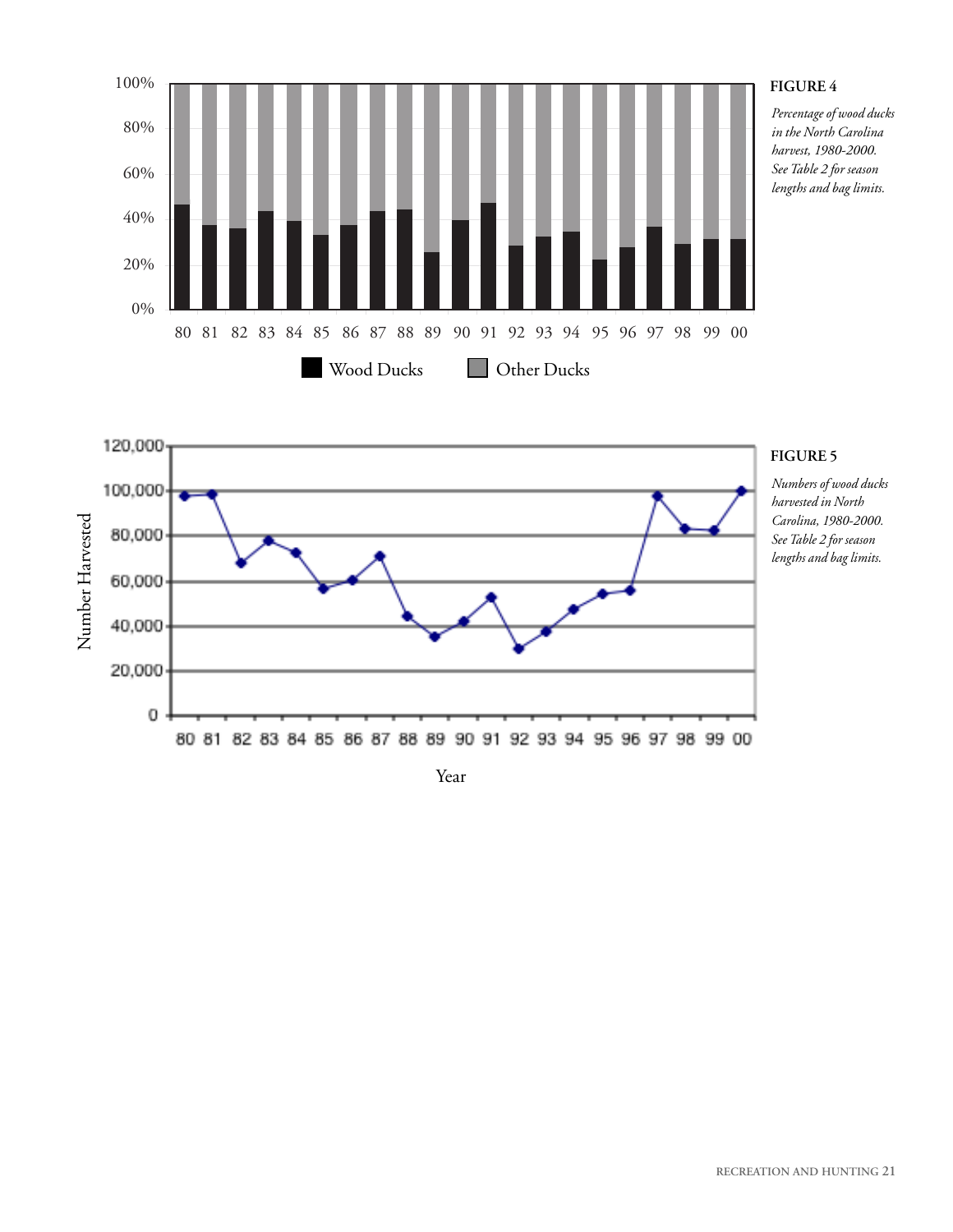#### **FIGURE 6**

*Average annual wood duck harvest in North Carolina, 1991-2000*



| <b>YEAR</b> | <b>SEASON LENGTH</b> | <b>DAILY BAG LIMIT</b> |
|-------------|----------------------|------------------------|
| 1980-81     | 50 days              | 5 early season         |
|             |                      | 2 remaining season     |
| 1981-82     | 50 days              | 5 early season         |
|             |                      | 2 remaining season     |
| 1982-83     | 50 days              | 5 early season         |
|             |                      | 2 remaining season     |
| 1983-84     | 50 days              | 5 early season         |
|             |                      | 2 remaining season     |
| 1984-85     | 50 days              | 5 early season         |
|             |                      | 2 remaining season     |
| 1985-86     | 40 days              | 4 early season         |
|             |                      | 2 remaining season     |
| 1986-87     | 40 days              | 4 early season         |
|             |                      | 2 remaining season     |
| 1987-88     | 40 days              | 4 early season         |
|             |                      | 2 remaining season     |
| 1988-89     | 30 days              | 3 early season         |
|             |                      | 2 remaining season     |
| 1989-90     | 30 days              | 2                      |
| 1990-91     | 30 days              | $\overline{2}$         |
| 1991-92     | 30 days              | $\overline{2}$         |
| 1992-93     | 30 days              | $\overline{2}$         |
| 1993-94     | 30 days              | $\overline{2}$         |
| 1994-95     | 40 days              | $\overline{2}$         |
| 1995-96     | 50 days              | $\overline{2}$         |
| 1996-97     | 50 days              | $\overline{2}$         |
| 1997-98     | 60 days              | $\overline{2}$         |
| 1998-99     | 60 days              | $\overline{2}$         |
| 1999-00     | 60 days              | $\overline{2}$         |
| 2000-01     | 60 days              | $\overline{2}$         |

#### **TABLE 2**

*North Carolina waterfowl season lengths and daily wood duck bag limits, 1980 - 2000.*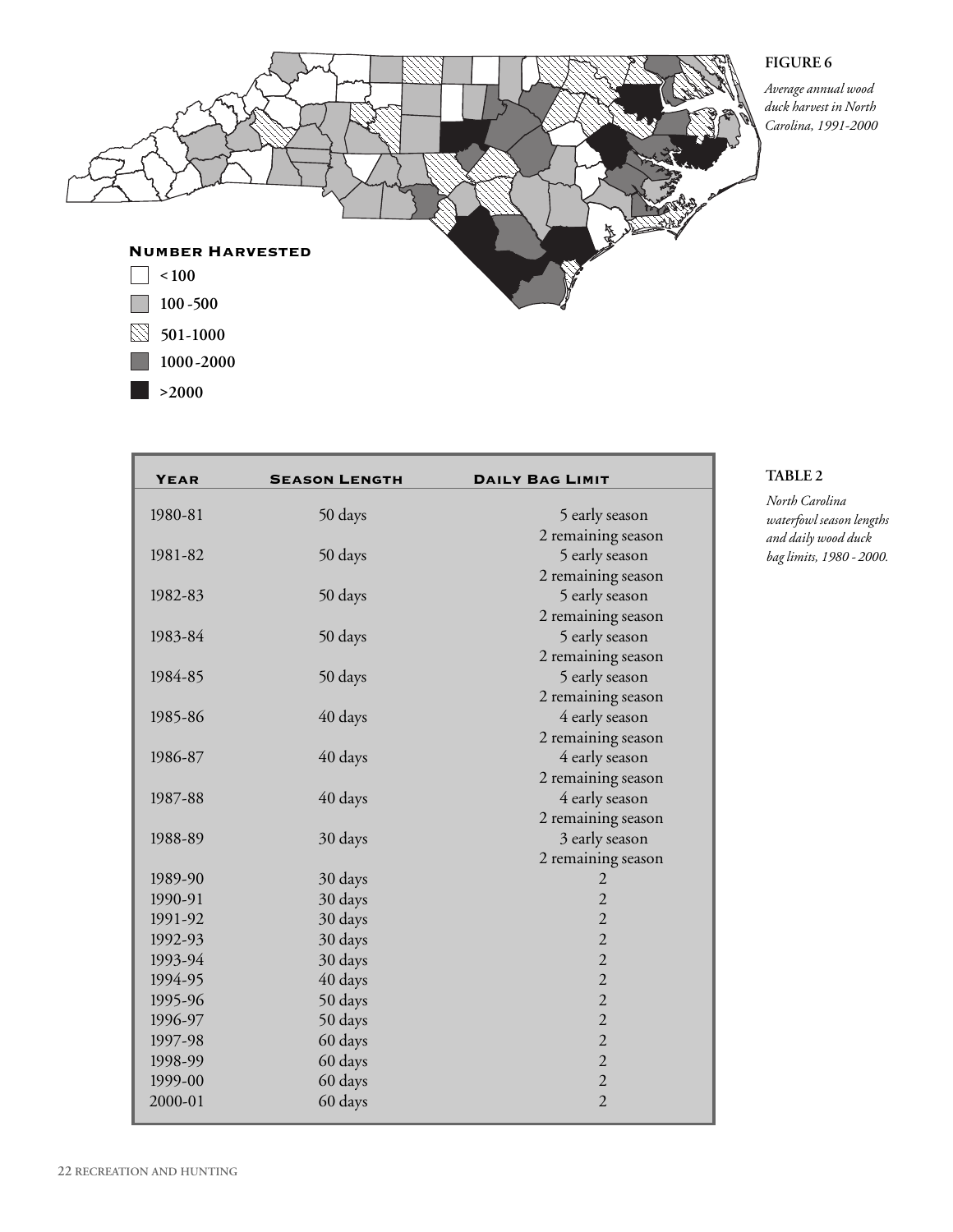Beshears, W.W. Jr. 1974. *Wood Ducks in Alabama*. Alabama Department of Conservation and Natural Resources, Montgomery, AL. 45pp.

Bellrose, F.C. 1980. *Ducks, Geese and Swans of North America, 3rd ed*. Stackpole Books, Harrisburg, PA. 540pp.

Bellrose, F.C. and D. J. Holm. 1994. *Ecology and Management of theWood Duck*. Stackpole Books, Mechanicsburg, PA. 588pp.

Cooperative Extension Service – Clemson University. 1994. *The Clemson Beaver Pond Leveler*. AFW Leaflet 1.

Fredrickson, L.H., G.V. Burger, S.P. Havera, D.A. Graber, R.E. Kirby and T.S. Taylor (Eds.). 1990. *Proceedings of the1988 North AmericanWood Duck Symposium,* St. Louis, MO. 390pp.

Owen, W., P.W. Sumner, G.S. Warburton and R.C. Wilson. 1987. *Beaver Management in North Carolina*. North Carolina Wildlife Resources Commission, Raleigh, NC. 16pp.